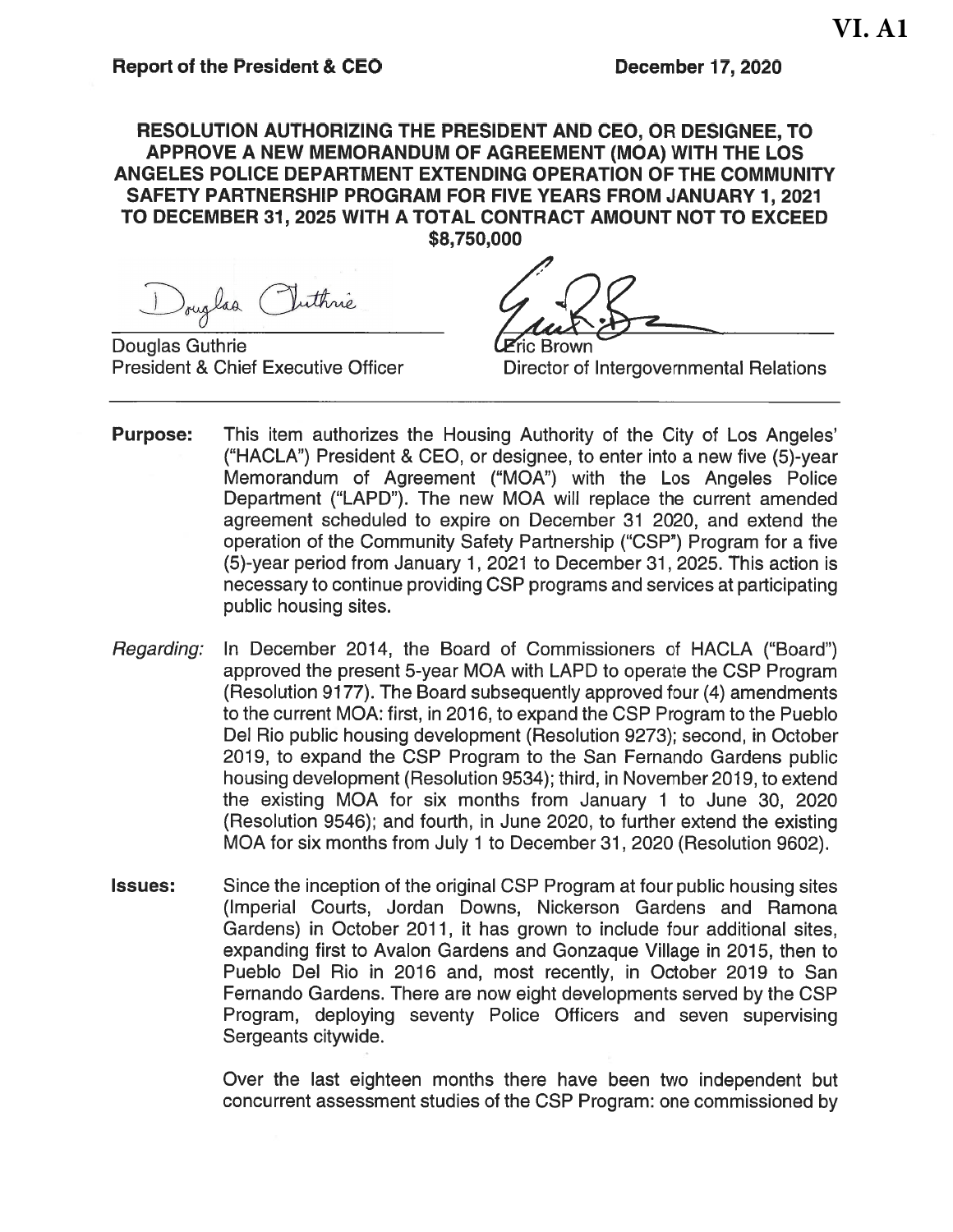HACLA and conducted by the Urban Institute, and the other commissioned by LAPD and overseen by Dr. Joria Leap of UCLA. Both studies included extensive consultation with the developments' residents and local community groups. The recommendations in both of these evaluation reports inform the new MOA and represent some of the final steps in a lengthy MOA renewal process, involving extensive consultation with our partners at LAPD on potential improvements and revisions to program operations. In addition to these bilateral deliberations. LAPD established a new CSP Bureau as part of its broader effort to rethink policing practices in the wake of city- and nationwide social unrest. The CSP Bureau commits significant new resources to help improve the CSP policing model's practices, operations and organizational capacity.

The substance of the proposed revisions to the MOA focuses primarily on issues identified by both evaluation studies and in discussions with our partners as critical to the future success of the CSP Program. Listed below are some of the key issue areas followed by a brief sketch highlighting how they are addressed in the new MOA:

**Strategic Safety Plans:** 

The MOA calls for an annual site specific strategic safety plan for each site. setting out general policing and social programming objectives. The CSP Bureau team will be the primary mover in developing and implementing public safety aspects of the plans. Social programming will be developed and implemented through discussion and mutual agreement with HACLA.

Visibility of CSP Officers in the public housing developments:

In addition to the annual plan, each CSP Team will prepare a site-specific weekly or daily mission plan identifying the number of officers deployed. start and end of watch times for each day, daily patrol schedule, planned foot beats and social programming sponsored or attended by CSP Officers. The CSP team leaders will also check in verbally with the site manager to answer questions, discuss any specific concerns and to collaborate on daily officer deployment. The agreement also allows for variations in deployment patterns to accommodate critical needs and special circumstances.

**CSP Officer Training and Selection:** 

LAPD will provide all CSP Officers with comprehensive training/retraining on the CSP Safety Model at least once a year. This training will cover a variety of relevant topics, including implicit bias, cultural competency, conflict resolution, effective communication, and community policing. The MOA also requires CSP officers to remain in the CSP Program, as far as possible, for the full term of the MOA. In conjunction with this requirement, the new CSP Bureau has already dedicated specific personnel to develop and implement training modules for current and incoming CSP officers.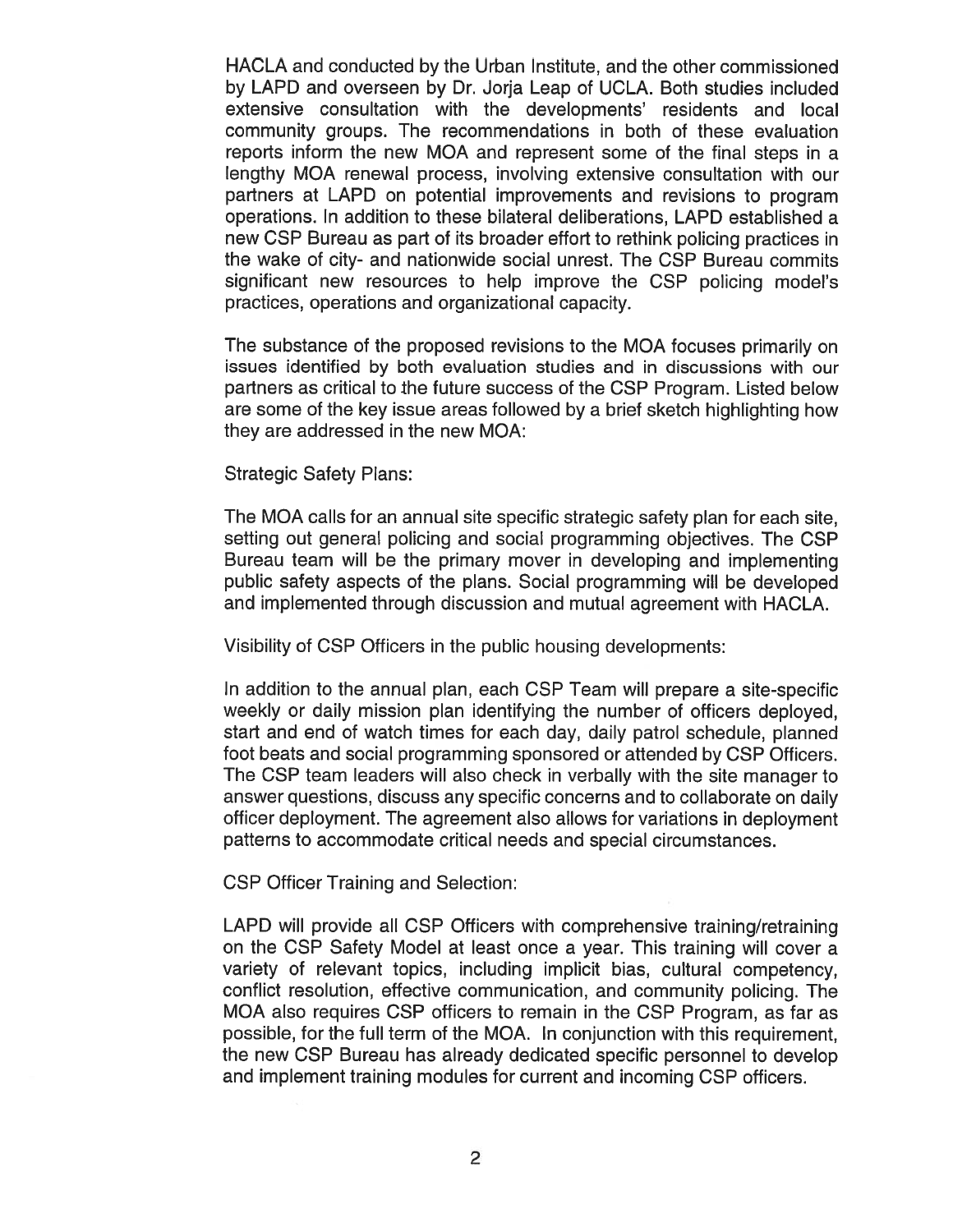Collaboration and Communication with Resident Leaders, Residents, **HACLA Management and Stakeholders:** 

**RAC Engagement:** 

CSP teams will meet with the Resident Advisory Councils (RACs), attend monthly resident meetings, and present oral reports addressing onsite crime, social programs and community outreach efforts. The new MOA requires CSP teams to meet with RACs at each site for the purposes of planning an annual collaborative events calendar. The MOA also specifies regular meetings between CSP teams and HACLA management.

**CSP Crime and Activity Statistics Tracking:** 

LAPD will provide more robust and detailed quarterly reports detailing crime statistics at and around CSP sites and social programming showing participation in activities. The MOA also requires LAPD to deliver a more comprehensive annual CSP Program status report to HACLA's CEO and, subsequently, to the Board of Commissioners (BOC). The report to HACLA's BOC must occur within 60 days after the end of each program year. Details of what the report should entail are stipulated in the MOA.

#### Vision Plan: People Strategy 15: Improve security monitoring at all HACLA sites

The new agreement with LAPD seeks to help improve the existing combination of relational policing, youth and adult programming and safe passage in operation at CSP public housing sites. The CSP program is an important element of a strong community-based public safety framework.

**Funding:** The Chief Administrative Officer confirms the following:

> Source of Funds: \$1,750,000 in annual funds from LA LOMOD, amounting to \$8,750,000 over five years are available to fund the CSP program from January 1, 2021 to December 31, 2025.

> Budget and Program Impact: These funds will cover the operational, programmatic and administrative costs of the CSP Program for the duration of the MOA's five-year term through the end of 2025. Funds from LA LOMOD will cover the full yearly program cost for the full duration of the new MOA's term.

#### **Environmental Review: Not applicable**

**Section 3:** Not applicable

#### **Attachments:**

- 1. Resolution
- 2. Proposed 5-Year MOA with LAPD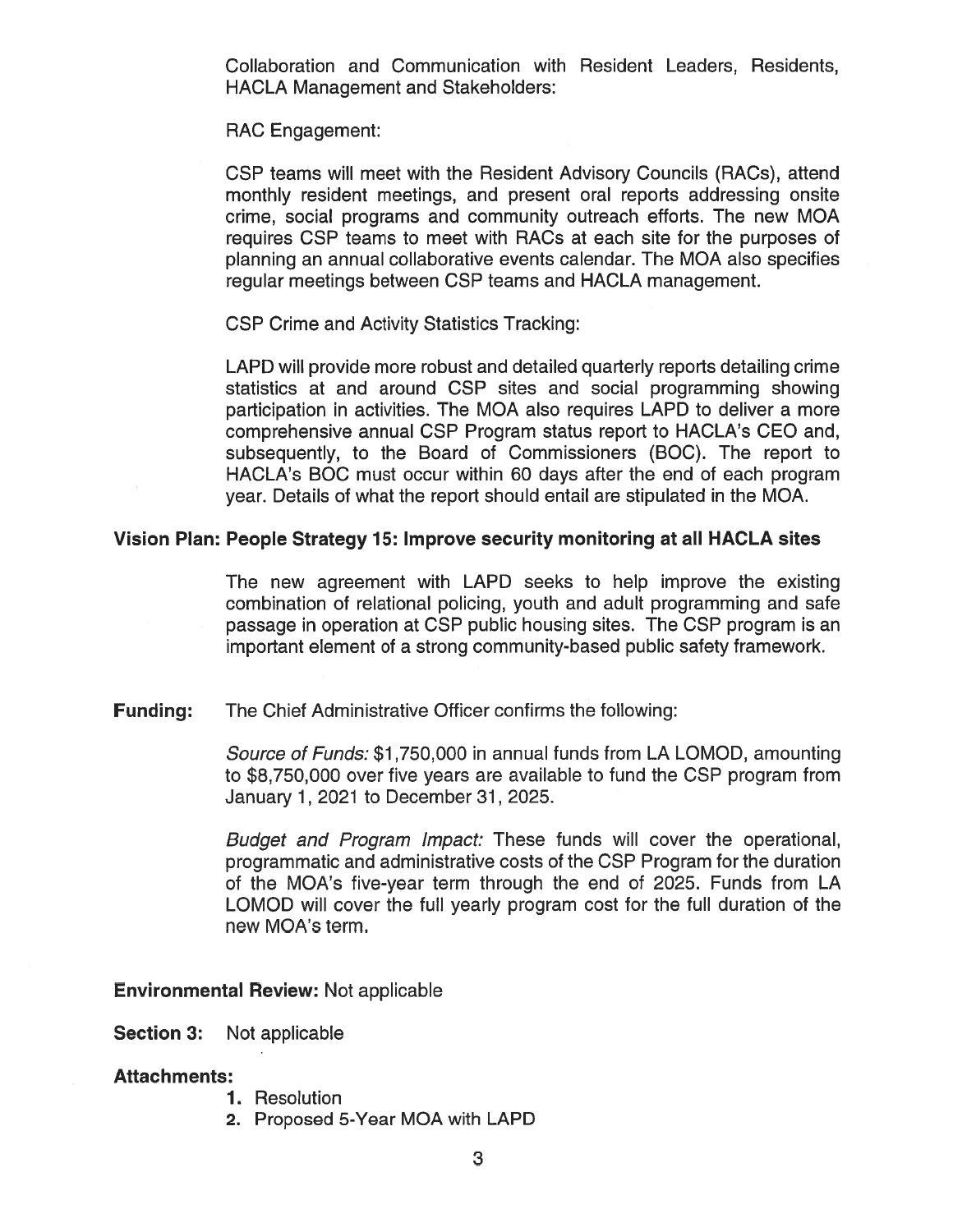#### **RESOLUTION NO.**

#### RESOLUTION AUTHORIZING THE PRESIDENT AND CEO, OR DESIGNEE, TO APPROVE A NEW MEMORANDUM OF AGREEMENT (MOA) WITH THE LOS ANGELES POLICE DEPARTMENT EXTENDING OPERATION OF THE COMMUNITY SAFETY PARTNERSHIP PROGRAM FOR FIVE YEARS FROM JANUARY 1, 2021 TO DECEMBER 31, 2025 WITH A TOTAL CONTRACT AMOUNT NOT TO EXCEED \$8,750,000

**WHEREAS, the current five-year Memorandum of Agreement ("MOA") between** the Housing Authority of the City of Los Angeles ("HACLA") and the Los Angeles Police Department ("LAPD"), as amended, expires on December 31, 2020 and it is, therefore, necessary to approve a new MOA for a five-year period from January 1, 2021 to December 31, 2025 to continue providing Community Safety Partnership ("CSP") programs and services;

**WHEREAS,** the new MOA incorporates several recommendations of two independent evaluation studies conducted by the Urban Institute and UCLA, respectively, in addition to the results of extensive consultation between HACLA staff and their counterparts at LAPD, including the newly formed CSP Bureau;

**WHEREAS,** both parties are in agreement over the substance of the new MOA; and

**WHEREAS, funds from LA LOMOD amounting to \$8,750,000 are available to** cover the full yearly program cost for the duration of the new MOA's term from January 1, 2021 to December 31, 2025.

NOW, THEREFORE, BE IT RESOLVED that the Board of Commissioners hereby authorizes the President and CEO, or a duly appointed designee, to execute a new Memorandum of Agreement with the Los Angeles Police Department, as approved by legal counsel, for operation of the Community Safety Partnership Program for five years from January 1, 2021 to December 31, 2025 for a total contract amount not to exceed \$8,750,000.

BE IT FURTHER RESOLVED that this Resolution shall take effect immediately.

#### HOUSING AUTHORITY OF THE **CITY OF LOS ANGELES**

By:  $\qquad \qquad$ 

Chairperson

**APPROVED AS TO FORM: JAMES JOHNSON** 

 $BY:$ 

**General Counsel**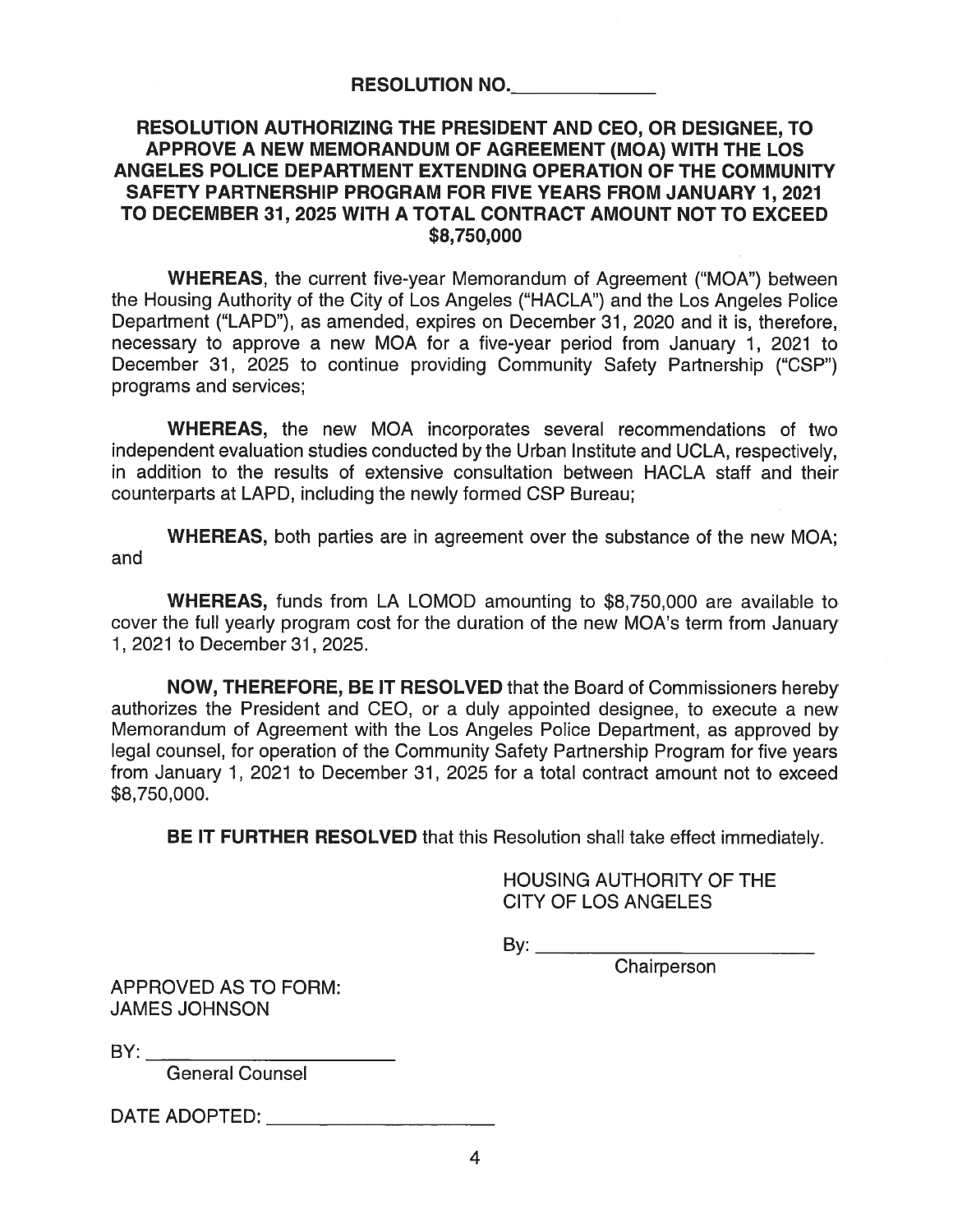## **MEMORANDUM OF AGREEMENT BETWEEN THE HOUSING AUTHORITY OF THE CITY OF LOS ANGELES AND THE LOS ANGELES POLICE DEPARTMENT**

This Memorandum of Agreement ("Agreement") is made and entered into as of the 1st day of January 2021, by and between the Housing Authority of the City of Los Angeles ("HACLA") and the Los Angeles Police Department ("LAPD"). Collectively, these entities shall be known herein as "Parties" or individually as "Party."

## **RECITALS**

**WHEREAS,** there exists a continuing need at various public housing sites around the City of Los Angeles, to increase "community livability" to help promote the safety, security, and welfare of residents of the sites as well as the surrounding communities; and

**WHEREAS,** HACLA desires to continue its partnership with the LAPD to ensure dedicated, full-time law enforcement resources consisting of seven (7) Community Safety Partnership teams are specifically assigned to serve and protect the residents of its Ramona Gardens, Nickerson Gardens, Jordan Downs, Imperial Courts, Avalon Gardens/Gonzaque Village, Pueblo Del Rio, and San Fernando Gardens public housing sites; and

**WHEREAS,** the LAPD desires to continue implementing a Community Safety Partnership policing model that relies on long-term assignment of police personnel to designated HACLA public housing sites; and

**WHEREAS**, the Parties desire to set forth the responsibilities of each Party as part this ongoing partnership.

**NOW, THEREFORE** the Parties hereto agree as follows:

**1. PURPOSE.** The primary purpose of the Community Safety Partnership ("CSP") program ("Program") is to increase and enhance the safety, security, and welfare of HACLA residents through the presence of, and relationships with, LAPD police officers assigned to serve the HACLA public housing developments of Ramona Gardens, Nickerson Gardens, Jordan Downs, Imperial Courts, Avalon Gardens/Gonzaque Village, Pueblo Del Rio, and San Fernando Gardens ("Program Sites"), [1](#page-4-0) which are more fully identified in Exhibit A, "Program Sites and Community Safety Partnership Program Staffing," attached hereto and incorporated herein by reference. The secondary purpose of the Program is to provide ancillary resident and youth

<span id="page-4-0"></span> $1$  As of date of signing of this Agreement, there are seven (7) CSP teams assigned to eight (8) HACLA public housing developments. Due to the relative sizes and locations of the two developments, one 10-officer CSP team and a team leader serves the Avalon Gardens and Gonzaque Village public housing developments.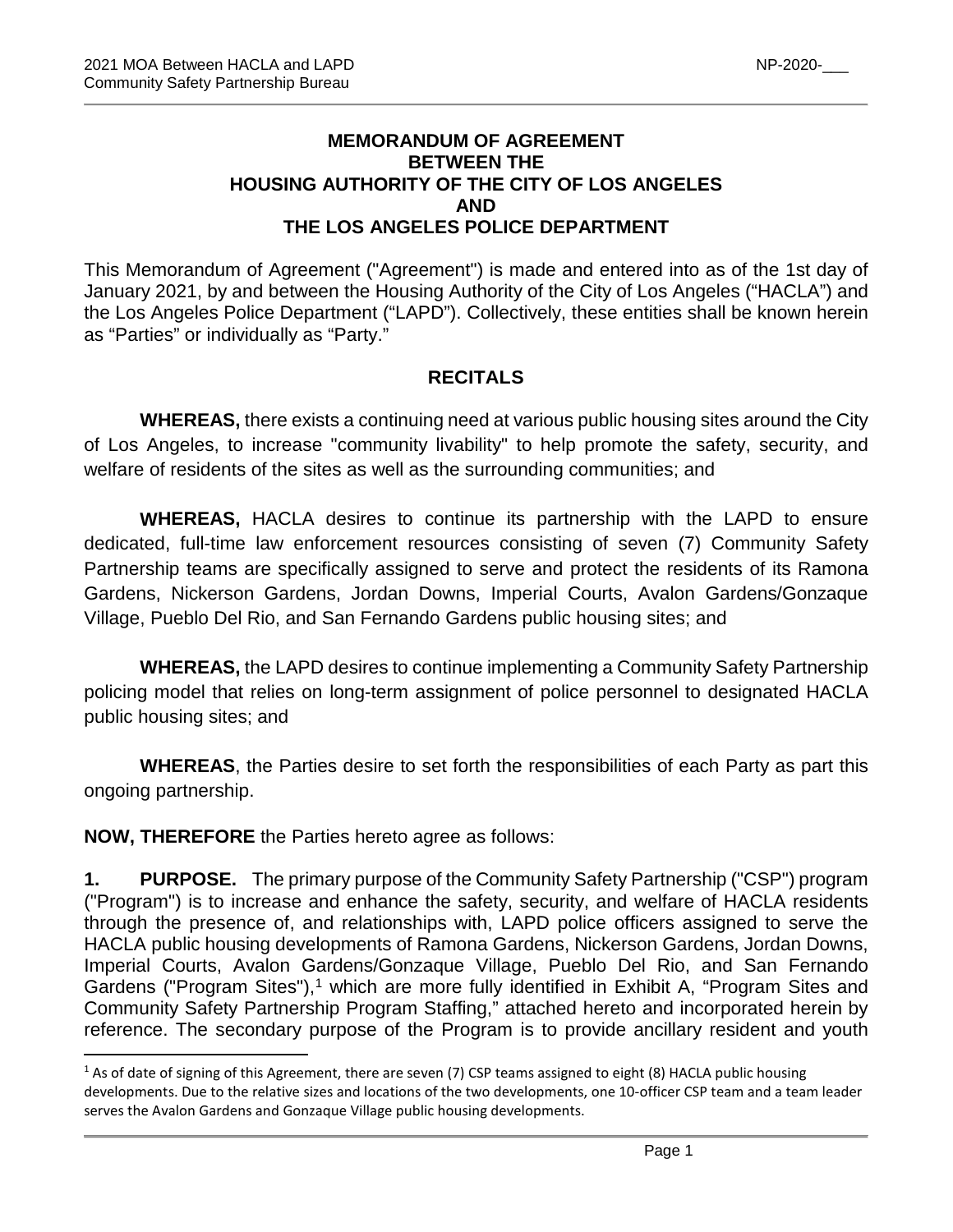programs that bring the community together, as well as provide regular and ongoing opportunities for residents and the CSP Program officers to build trust, interact collaboratively, and establish informal pathways to share feedback on safety issues, thus providing support, directly or indirectly, to the primary public safety purpose.

## **2. RESPONSIBILITIES OF THE PARTIES.**

## A. HACLA's Responsibilities:

- 1. HACLA shall designate and maintain a HACLA Liaison who will be the single fixed point of contact for all matters related to the CSP Program and who will have the authority to support Program implementation.
- 2. HACLA shall assist and support data collection for planning and evaluation purposes, as more fully set forth in Section 5, below.
- 3. HACLA Program Site Managers, or their Designees, shall make themselves available to receive the site-specific Mission Plan pursuant to the agreed upon frequency, as discussed below. Program Site Managers shall be prepared to provide information to the CSP Team Leader relating to public safety and quality of life issues within the Program Site.
- 4. HACLA shall Develop partnerships with key stakeholders, including, but not limited to, the Mayor's Gang Reduction and Youth Development ("GRYD") office, community service providers and advocates, and independent intervention agencies.

#### B. The LAPD's Responsibilities:

- 1. The LAPD shall designate and maintain an LAPD Liaison who will be the single fixed point of contact for all matters related to the CSP Program.
- 2. The LAPD shall establish LAPD Community Safety Partnership Teams ("CSP Teams") for each Program Site, each of which shall be dedicated on a full-time basis solely to the assigned Program Site. Each CSP Team shall be staffed and assigned to the Program Sites as set forth in Exhibit A, "Program Sites and Community Safety Partnership Teams," attached hereto and incorporated herein by reference. The LAPD shall endeavor to ensure that, to the extent practicable, all LAPD officers who accept the CSP Program assignment are assigned to the CSP Program for the entire Term of this Agreement. HACLA will not compensate any new upgraded, advanced-pay position unless the police supervisor and/or officer is assigned to the Program. Promotion to a higher rank within the LAPD exempts an officer from remaining in the CSP Program.
- 3. Each LAPD CSP Team will be responsible, within existing funding resources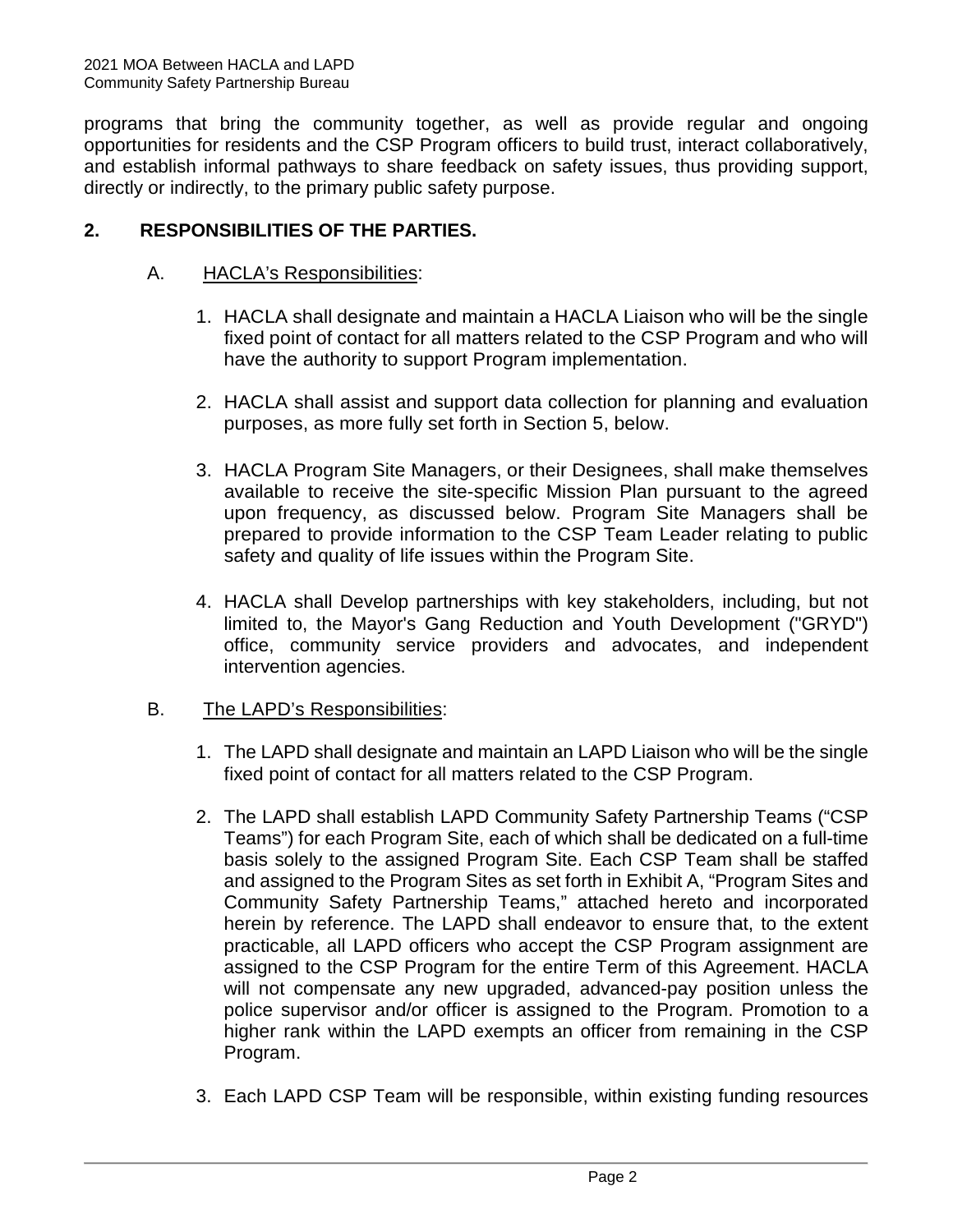and allocations, for the following duties within the assigned Program Site:

- i. Enforce local, state, and federal laws.
- ii. Provide broad coverage at each of the Program Sites in accordance with written, site-specific Mission Plans, discussed below.
- iii. Each CSP Team shall prepare a weekly or daily written, site-specific Mission Plan for each Program Site that identifies the following information for each day on which CSP Officers are scheduled to work: (1) Deployment Plan, including, but not limited to number of CSP Officers on duty and deployed on the Program Site that week or day, the planned start and end of watch times for each day, daily patrol schedule, planned foot beats for each day, and, where possible, bike patrol areas for each day; (2) planned social programming sponsored and/or attended by CSP Officers for each day; (3) Program Site coverage for each day; and (4) any specific safety, quality of life, or other issues of concern that week or day.

Whether to utilize a weekly or daily Mission Plan shall be determined collaboratively by the CSP Team and the HACLA Program Site Manager.

Each CSP Team Leader, or his or her designee, shall personally or electronically deliver the Mission Plan to the HACLA Program Site Manager by or before 12:00 P.M. each Monday of the covered week (if utilizing a weekly Mission Plan) or each day on which CSP Officers are scheduled to work (if utilizing a daily Mission Plan), while also checkingin verbally with the Program Site Manager to answer any questions, discuss any specific concerns, and to collaborate on daily officer deployment. CSP Team Leaders shall make reasonable efforts to personally deliver the Mission Plans, but, in the event that hand-delivery of a Plan is not practicable on a given day, CSP Team Leaders may deliver the Plan to the Manager by electronic mail pursuant to the deadlines set forth above.

iv. Each CSP Team shall make a good faith effort to maintain patrol coverage at each Program Site in accordance with the Deployment Plan contained in each Mission Plan. Each CSP Team will maintain a weekly closeout report that notes activities for each week and any divergence from or inconsistencies with the Deployment Plans. LAPD shall provide the HACLA Program Manager and other authorized HACLA management staff access to the closeout reports upon reasonable request. HACLA shall limit access to such records to authorized HACLA staff.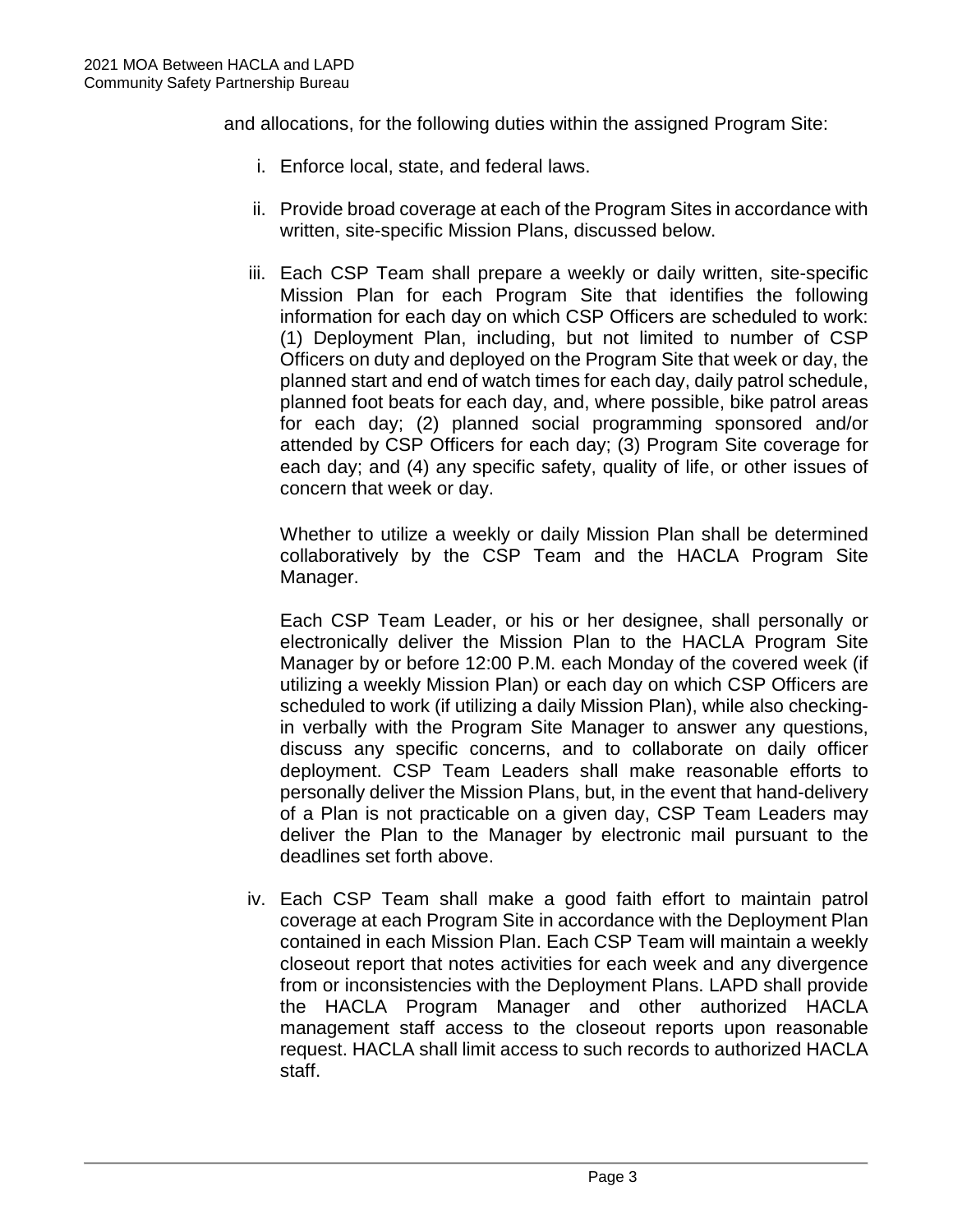- v. Develop a robust program to secure routes to and from school and after school activities, including parks and recreational facilities located within and near the respective Program Sites.
- vi. Maintain safe public spaces for recreational and enrichment activities that bring community together, provide regular and ongoing opportunities for residents of all ages and the CSP Officers to build trust, interact collaboratively, and establish informal pathways to solicit and share feedback on safety issues and concerns for the greater good of the community. LAPD shall coordinate with school facilities and the City of Los Angeles Department of Recreation and Parks to do so.
- vii. Develop partnerships with key stakeholders, including, but not limited to, the Program Sites' respective Resident Advisory Councils ("RAC"s), the Mayor's Office of Gang Reduction and Youth Development ("GRYD"), community service providers and advocates, Los Angeles Unified School District ("LAUSD") Police and administrators, and independent intervention agencies.
- viii. Coordinate closely with Gang Enforcement Details and Narcotics Enforcement Details.
- 4. At the discretion of the Commanding Officer, Community Safety Partnership Bureau ("CSPB"), LAPD CSP Team members may temporarily be deployed to any of the Program Sites to support community activities, or, in extenuating circumstances, to critical incidents or Citywide Unusual Occurrences outside the Program Sites. In no event shall CSP Officers be assigned or permitted to participate in long-term loans unless directly related to the CSP Program, on the condition that any such loan does not permanently change the number of officers on any CSP Team. A long-term loan is defined as a period of more than thirty (30) days.
- 5. The LAPD shall assist and support HACLA's efforts to maintain a safe and secure living environment for authorized residents of the Program Sites.
	- i. The LAPD shall designate one or more contact person(s) at LAPD who will: (1) Serve as a liaison between HACLA investigation and legal staff and the broader LAPD; and (2) serve as a liaison between HACLA investigation and legal staff and other law enforcement agencies, e.g., the Los Angeles County Sheriff's Department or the Federal Bureau of Investigations ("FBI"), concerning arrests made at HACLA's public housing developments by said outside agencies.
	- ii. HACLA investigators and LAPD shall reasonably coordinate dates and times for HACLA to conduct Compliance Verifications to ensure sufficient availability of LAPD personnel. LAPD shall remain present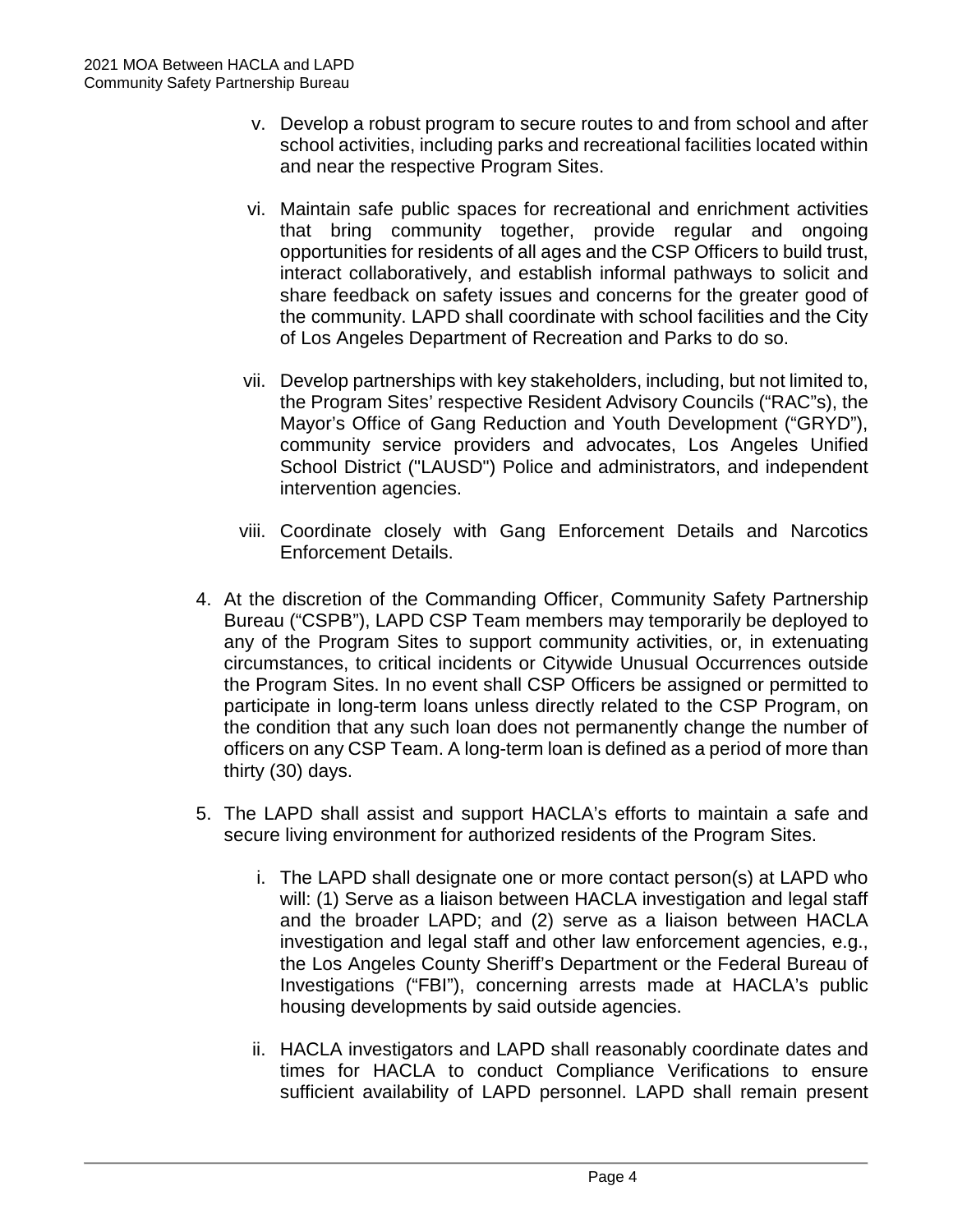during the Compliance Verifications to ensure the safety of the HACLA investigators.

6. At least once per Program Year, the LAPD shall provide all CSP Officers with training/retraining on the full, comprehensive wrap-around CSP Safety Model, as well as other related and relevant topics, including, but not limited to: implicit bias, cultural competency, conflict resolution, effective communication, and community policing. The LAPD shall provide HACLA with proof of training, including training dates, copies of training materials, and attendance sign-in sheets, upon request.

#### C. Joint LAPD-HACLA Responsibilities

- 1. The LAPD and HACLA agree to jointly assess community safety needs of residents, community assets and resources and violence dynamics.
- 2. The LAPD and HACLA agree to jointly develop and implement weekly or daily Mission Plans for each of the Program Sites. HACLA will defer to LAPD on developing and implementing those portions of the plans involving public safety issues. The remainder of those plans, including, without limitation, such items as social programming and services, will be developed and implemented through collaboration and agreement with HACLA.
- 3. The LAPD and HACLA agree that, when practical or required under the youth protection policies identified in section C.4 below, volunteers, vendors, and service providers who provide services under this Agreement at the Program Sites which require more than limited contact with or supervision of minors must undergo and pass a criminal background check, to the extent permitted by law, prior to commencing services.
- 4. The LAPD and HACLA agree to adhere to the policies and procedures established in LAPD's Department Manual and Youth Programs Manual, and HACLA's Youth Protection Policy for Service Providers when implementing oversight of and safety measures for youth activities, events, or programs which are material to this agreement. The LAPD and HACLA shall each comply with all applicable statutes, rules, regulations and orders of the United States, the State of California, the County of Los Angeles and/or the City of Los Angeles. LAPD acknowledges HACLA has provided access to its Youth Protection Policy, which is posted on HACLA's public website at www.hacla.org/forms.
- 5. The LAPD and HACLA agree to jointly develop, implement and update an annual site-specific Strategic Safety Plan ("SSP") for each of the Program Sites, which will set forth broad policing and programming goals and objectives for the coming year consistent with the activities discussed throughout the Agreement. HACLA will defer to LAPD on developing and implementing those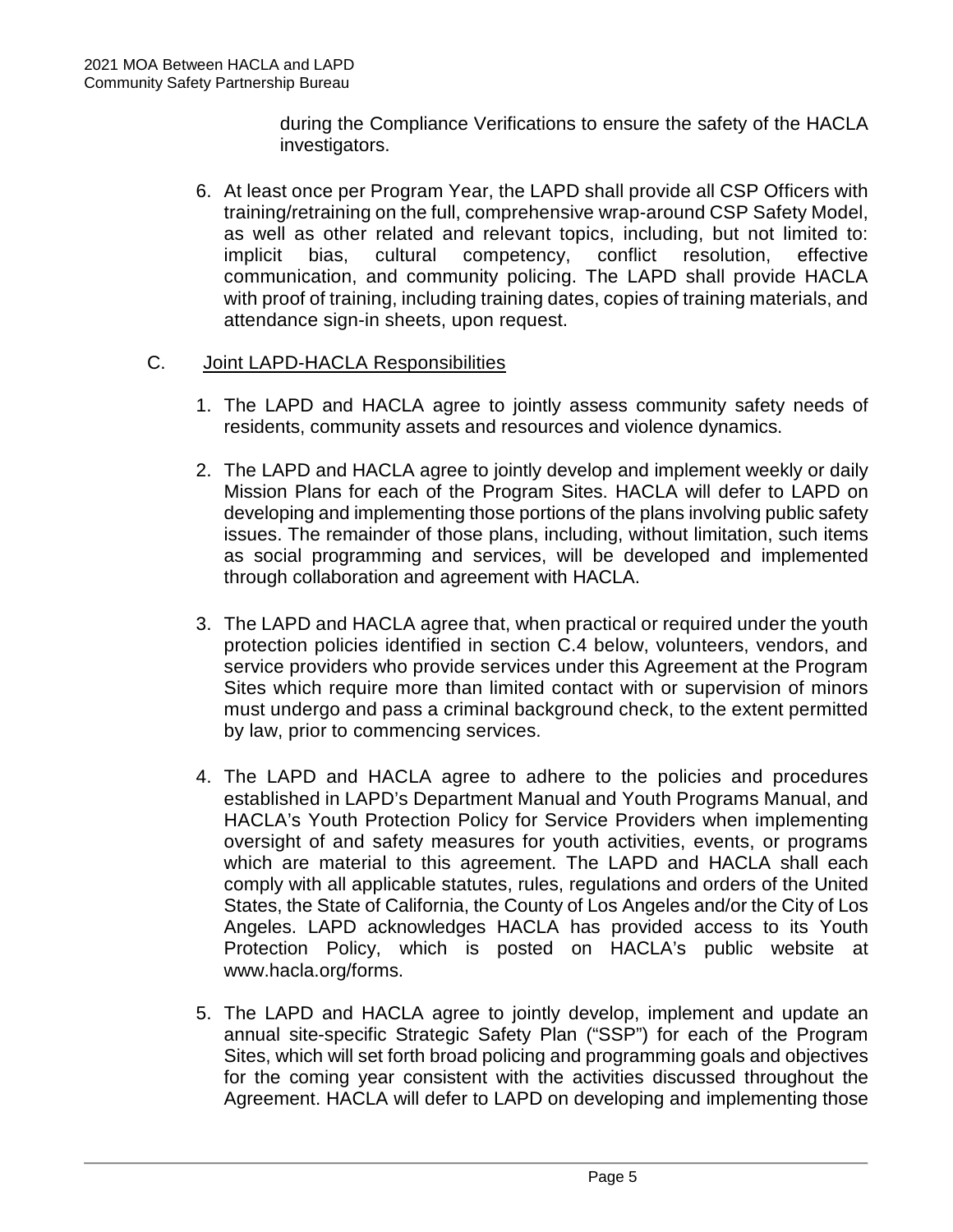portions of the Operational Plans involving public safety issues. The remainder of those Plans, including, without limitation, such items as social programming and services, will be developed and implemented through collaboration and mutual agreement with HACLA.

- 6. Pursuant to a mutually agreed upon schedule, the LAPD and HACLA agree to participate in the following meetings:
	- i. The LAPD CSP Leadership Team, which will include, but not be limited to, the CSP Bureau Captains, and CSP Sergeants, and HACLA Management, shall meet jointly during alternating months to problemsolve and coordinate programming/safety strategies, assess status of social programs and community outreach efforts, and public safety components of the CSP Program across all Program Sites, and to review Quarterly Reports (discussed in Section 5 of this Agreement) when available. The LAPD shall ensure its CSP Leadership Team attends these meetings; and,
	- ii. In the alternating months in which the CSP Leadership Team and HACLA Management are not scheduled to meet, the CSP Teams and HACLA Program Site managers shall meet jointly to plan, problem-solve and coordinate site-specific programming and safety strategies for the Program Sites, to review and assess compliance with Mission Plans, and to review deployment loas.
- 7. CSP Officers shall collaborate with the RAC's of each respective Program Site, including, but not limited to, as follows:
	- i. CSP Officers shall attend monthly RAC resident meetings where they shall present oral reports for their respective Program Sites that address onsite crime reports, CSP social programs, and CSP community outreach efforts.
	- ii. Each CSP Team shall collaborate with the RAC at the respective Program Sites to plan and create an annual calendar of events for each Program Site.
- 8. The LAPD and HACLA agree that all requests and proposals for CSP Program funds shall first be approved by the LAPD Liaison before submission to HACLA for final approval.
- 9. Each Party agrees to provide proof of insurance for claims of bodily injury, personal injury, death and/or property damage to the other Party upon request.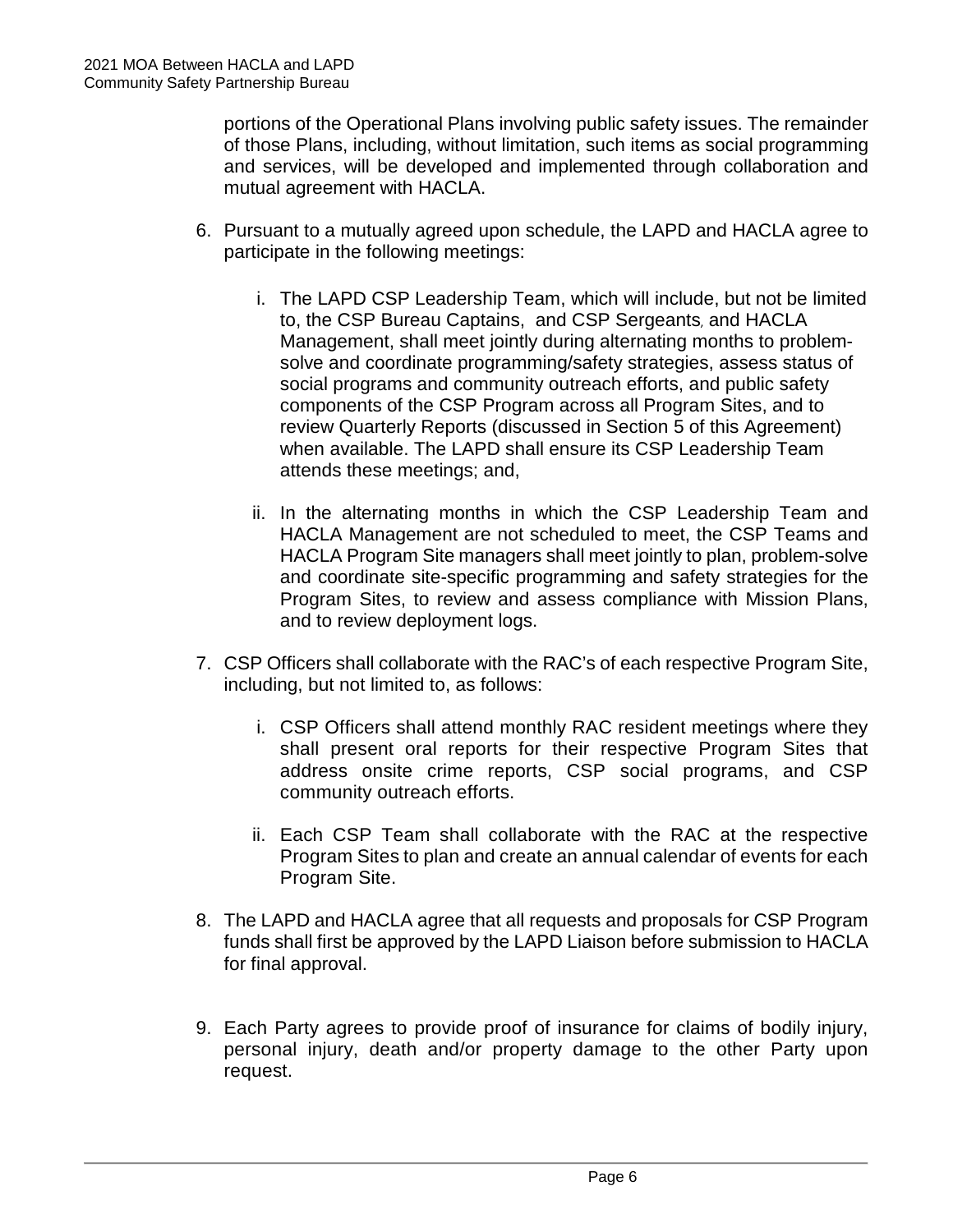10. In the event of any dispute concerning the LAPD-HACLA Joint Responsibilities, both Parties shall make good faith efforts to resolve the issue(s) or dispute(s) through informal discussions.

**3. TERM.** This Agreement is deemed executed as of the date first indicated above (the "Effective Date") and shall remain effective until December 31, 2025, at which time it shall expire unless extended by a written agreement executed by both Parties ("Term"). HACLA, in consultation with LAPD, will conduct a review of the CSP Program prior to any extension or renewal of the Agreement.

## **4. FUNDING.**

Funding designated for the Program must be expended on direct program costs. HACLA agrees to provide LAPD with an annual reimbursement sum in an amount not to exceed One Million, Seven Hundred Fifty Thousand Dollars (\$1,750,000) per CSP Program Year over five (5) years, for a maximum reimbursement obligation to LAPD under this Agreement of Eight Million, Seven Hundred Fifty Thousand Dollars (\$8,750,000), as outlined below:

| <b>Program Year</b>                       | <b>Maximum Annual Reimbursement</b> |
|-------------------------------------------|-------------------------------------|
| Year 1: January 1, 2021-December 31, 2021 | \$1,750,000                         |
| Year 2: January 1, 2022-December 31, 2022 | \$1,750,000                         |
| Year 3: January 1, 2023-December 31, 2023 | \$1,750,000                         |
| Year 4: January 1, 2024-December 31, 2024 | \$1,750,000                         |
| Year 5: January 1, 2025-December 31, 2025 | \$1,750,000                         |

HACLA will not reimburse any expenses above this maximum reimbursement obligation.

Throughout the Term of the Agreement, LAPD and HACLA agree to collaborate regularly to ensure that Funding expended under this Agreement is divided adequately between active patrol and social programming activities at each Program Site, as may be detailed in an annual SSP for each Program Site.

HACLA will not be committed, obligated, or required to pay or reimburse the LAPD for any costs or expenses which have not been negotiated and agreed to by both parties in advance of any commitment or obligation to pay.

#### A. Payment Calculation

HACLA agrees to reimburse the LAPD for the cost of deployment of police supervisors and officers assigned to the CSP Program as follows:

1. The LAPD agrees to deploy and assign police supervisors and officers to the CSP Program at the respective HACLA Program Sites on a "primary duty" assignment basis.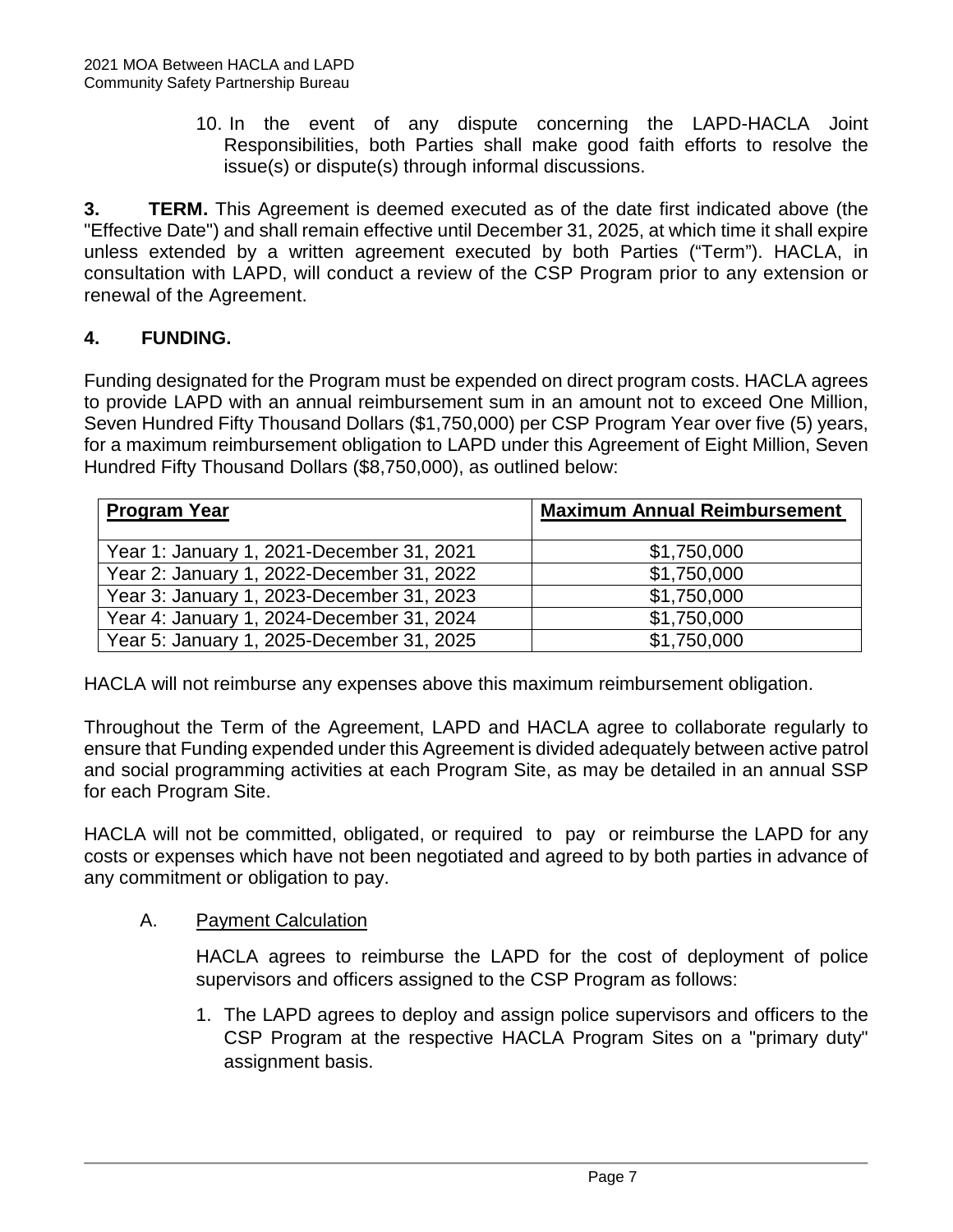- 2. The LAPD will be solely responsible for funding the base salary of each of the officers assigned to the CSP Program.
- 3. HACLA will reimburse LAPD for (1) the amount of the pay grade advancement and/or bonus pay of the officers deployed to the CSP Program, and (2) any cash overtime compensation for time and work directly associated with the CSP Program, in accordance with the LAPD MOU 24 for Lieutenants and below, including premium pay for the MOU-specified holidays for each officer deployed and consistent with the Fair Labor Standards Act.
- 4. The LAPD agrees to restrict the usage of the CSP's overtime funds (identified by LAPD as "Code-96") to sworn members of CSPB. The LAPD agrees that Code-96 overtime usage is restricted to a CSPB police officer's or supervisor's participation in events, incidents of crime, calls for service, police investigations, court cases (related to an arrest or incident directly related to any one of the CSP/HACLA sites), general CSP police services, and/or community programs directly related to or initiated in the designated CSP sites. The CSP overtime funds are not to be used as matter of routine, but rather in situations where overtime was necessary to complete a specified task directly related to the CSP Program as specified above. CSP Program-related overtime pay will be adjusted in accordance with the LAPD MOU in effect at the time the service is provided.
- 5. The LAPD and HACLA agree that the MOA requires the LAPD maintain a team of ten (10) police officers and one (1) supervisor in each of the identified Program Sites. The sites located in Southeast Area shall require one (1) Assistant Officer in Charge (OIC). To fulfill this obligation, the LAPD may temporarily assign a police officer(s) or supervisor ("on-loan") to the CSP Program. Sworn personnel temporarily assigned to the CSP Program will be permitted to use CSP overtime (Code-96) as needed in accordance with the conditions and expectations set forth in this section. In addition, non-CSP Officers specifically trained to operate the LAPD camera system at the Program Sites may, from time to time, and with the approval of the HACLA Program Manager, use the Code-96 designation when specifically requested by a CSP Team to perform CSP-related camera monitoring or work.

## **B.** Billing Procedure

The LAPD will prepare monthly billing invoices, coinciding with LAPD's deployment periods, based upon the Payment Calculation guidelines set forth in Section 4.A. of this Agreement, above. The LAPD will submit to HACLA, no later than 45 days after the end of the preceding deployment period, a billing invoice listing the total reimbursement amount being requested, which includes the cost of the pay grade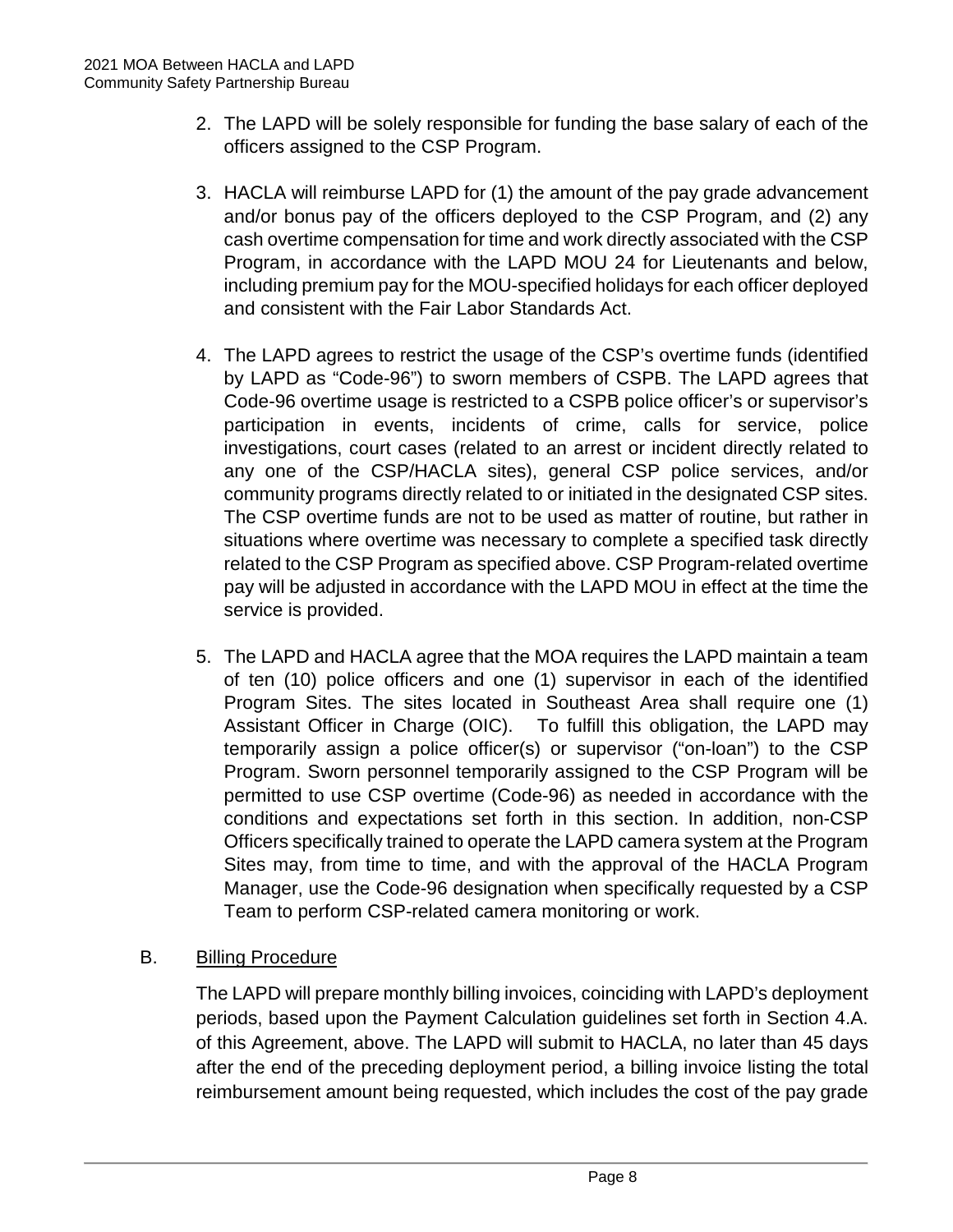advancement and overtime rates for the employees that were deployed in accordance with the Agreement.

The LAPD shall include, as supporting documentation to the billing invoice, a Billing Summary spreadsheet detailing the following information for each officer at each Program Site: (1) officer name, (2) dates worked, (3) number of regular duty hours for each date worked, (4) number of overtime hours for each date worked, (5) amount paid to each officer for regular duty, (6) amount paid to each officer for overtime duty, (7) itemization of overtime duties performed, and (8) other information to assist HACLA in processing the reimbursement to the LAPD.

The LAPD will submit all invoices with the supporting documents to:

Housing Authority of the City of Los Angeles 2600 Wilshire Boulevard Los Angeles, California 90057 Attention: Eric Brown, Director of Intergovernmental and Community Relations Telephone: (213) 252·1871

Copies to: Kieron Swaine, Resident Development Program Coordinator

The LAPD guarantees that each billing invoice and supporting documentation will reflect the LAPD's actual costs for the preceding deployment period based upon the work performed by the LAPD officers and all HACLA-related overtime hours worked by sworn personnel during the billing period.

HACLA shall make a payment on the amount reflected in each billing invoice and each payment shall be made no later than 30 days from the date of receipt of each billing.

The total reimbursement by HACLA for the Program may not exceed Eight Million Seven Hundred Fifty Thousand Dollars (\$8,750,000) over the Term of this Agreement. If the LAPD exceeds its annual budget for a given Program Year, HACLA may, at its discretion, opt to use funds from the succeeding Program Year's budget to cover this overage, depending on the availability of funds. Under no circumstances will HACLA increase the level of annual funding to cover budget overages incurred by LAPD in a given Program Year. If LAPD has funds left over in the budget at the end of a given Program Year, those funds may be rolled over for use in the succeeding Program Year, provided LAPD complies with the requirements as defined in Section 4.

C. Procedure for Disputed Billings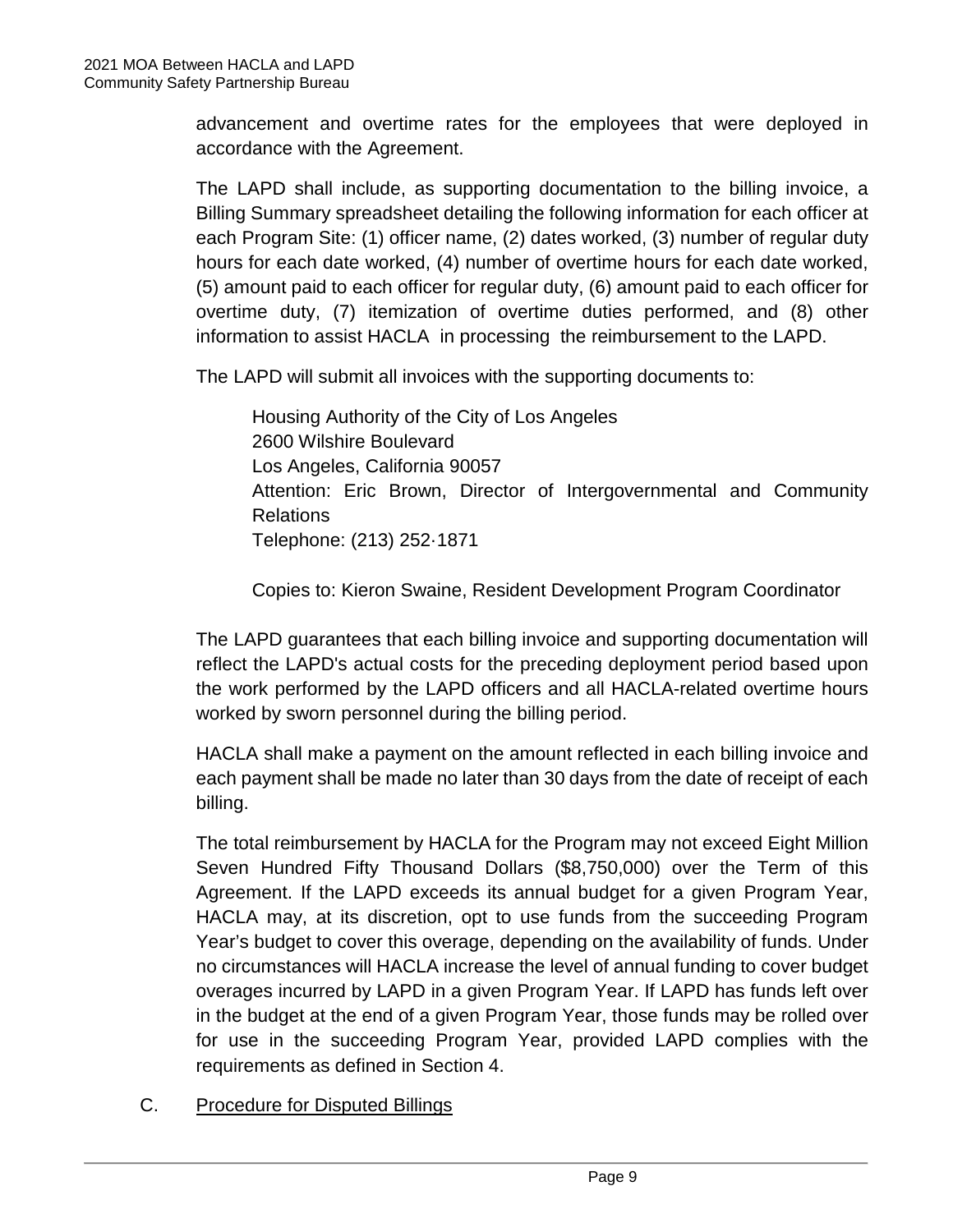HACLA reserves the right to audit, dispute, or challenge any cost contained in the billing. HACLA must bring any disputed item to the attention of the LAPD within 60 days of the receipt of the billing. In the event that HACLA disputes the costs of any item in the billing, HACLA may withhold payment for the amount in dispute, and must pay the balance of the billing according to the routine payment schedule.

HACLA must, within 20 days of notifying LAPD of dispute, provide the LAPD Fiscal Operations Division, a written statement listing the item(s) in dispute, the basis for the dispute, and any other information it deems pertinent to the matter.

## D. Resolution of Disputes

In the event of a billing dispute arising out of this Agreement, both Parties shall make good-faith efforts to resolve the claim or dispute through informal discussions.

HACLA will pay to the LAPD within 30 days any amounts owed pursuant to the resolution of any dispute.

#### E. Auditing and Review of Financial Accounting

Both parties acknowledge that HACLA is required to provide proper accounting of their revenues and expenditures. Accordingly, during the Term of this Agreement, and for three years after final payment, all books, accounts, and records of the LAPD relating to the services provided under this Agreement (whether performed by the City of Los Angeles, the LAPD, or a third party) will be subject to examination and audit by HACLA, or its designees.

## **5. REPORTING REQUIREMENTS**

- A. The LAPD, at such times and in such forms as HACLA may require, shall, in a reasonably timely manner, provide to HACLA such periodic reports as it may request pertaining to the work or services undertaken pursuant to this Agreement, the costs and obligations incurred or to be incurred in connection herewith, and any other matters covered by this Agreement when requested by HUD. (24 CFR 85.36(i)(7).)
- B. Within sixty (60) days of the end of each calendar year quarter (March 31, June 30, September 30, December 31) during the Term of this Agreement, the LAPD shall submit to the HACLA Program Manager a Public Safety and Crime Statistics Quarterly Report, in a reader-friendly format, containing the following information for each Program Site, broken down by month: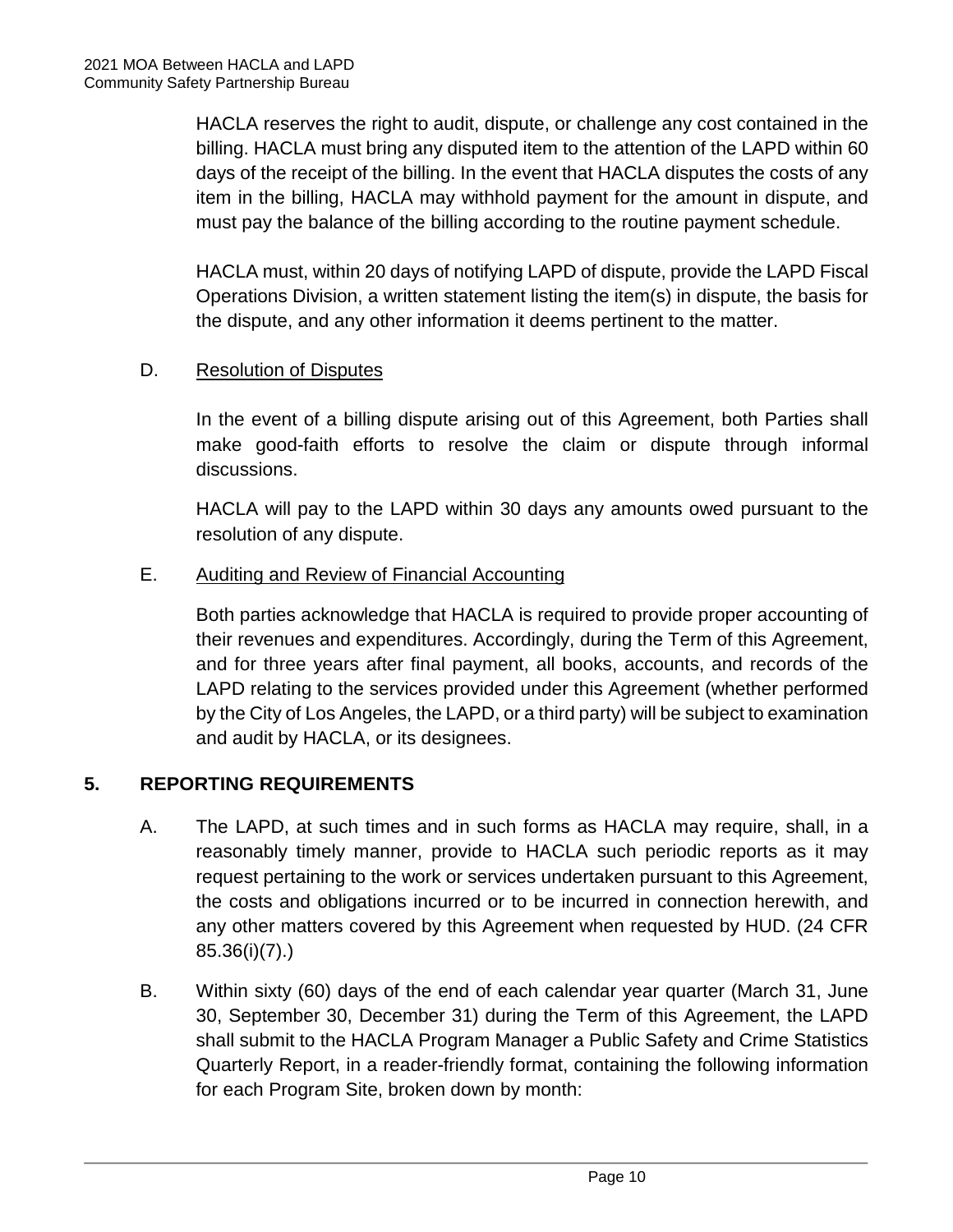- 1. Part I and Part II crime rates for:
	- a. Each Program Site identified in Exhibit 1
	- b. Each LAPD reporting area that includes each Program Site address identified in Exhibit 1
	- c. Overall City of Los Angeles broken out by LAPD Bureau
- 2. Actual crimes committed for:
	- a. Each Program Site identified in Exhibit 1
	- b. Each LAPD reporting area that includes each Program Site address identified in Exhibit 1
	- c. Overall City of Los Angeles broken out by LAPD Bureau
- 3. Crime reporting rates (as compared to previous year over month) broken out by crime for:
	- a. Each Program Site identified in Exhibit 1
	- b. Each LAPD reporting area that includes each Program Site address identified in Exhibit 1
	- c. Overall City of Los Angeles broken out by LAPD Bureau Overall

The goals are to track criminal activity at the Program Sites, as compared to the LAPD reporting areas containing the Program Sites and the City of LA as a whole for the same periods, and to gain awareness of long-term trends (i.e. over 1-year, 5-year, and 10-year periods).

- C. Within sixty (60) days of the end of each calendar year quarter (March 31, June 30, September 30, December 31) during the Term of this Agreement, the LAPD, in collaboration with HACLA staff and the HACLA Program Manager, will prepare a Social/Enrichment Programming Participation Report, in a reader-friendly format, containing the following information for each Program Site, broken down by month:
	- 1. Activity, Event and/or Program Name
	- 2. Activity, Event and/or Program Date(s)
	- 3. Activity, Event and/or Program Location
	- 4. Whether the Activity, Event or Program is on-going or a one-time offering
	- 5. Short Description of the Activity, Event and/or Program
	- 6. Type of Social or Enrichment Opportunity (e.g., community building, training, safety, leadership, academic, health/exercise, social, cultural, etc.)
	- 7. Total number of participants/persons in attendance
	- 8. Participant gender/gender identity break out
	- 9. Participant age break out

As part of requests for reimbursement submitted to HACLA, CSP Teams will provide the above information. HACLA staff will work closely with LAPD to create an appropriate data collection mechanism and staff to assist with collecting the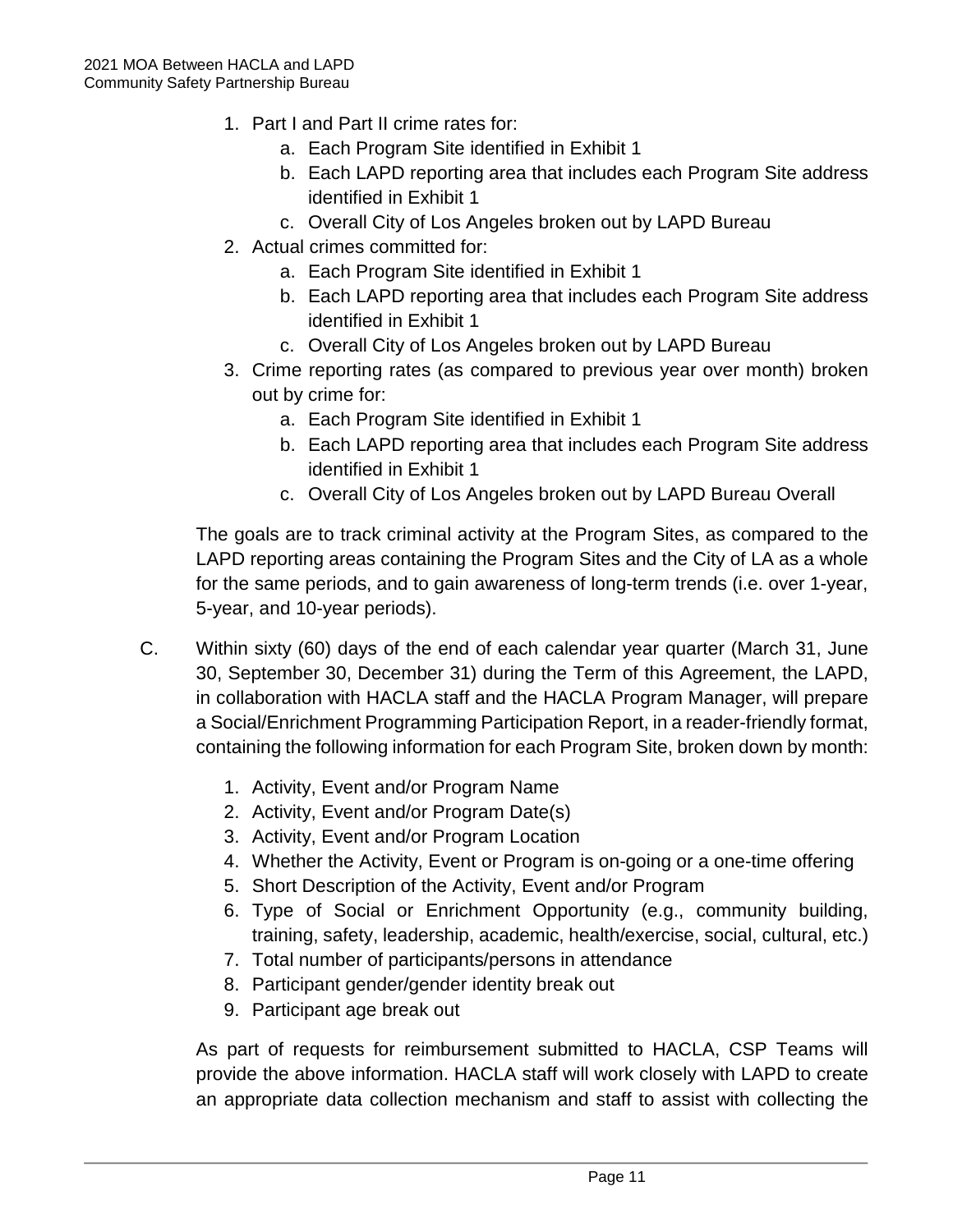above information.

D. As soon as available, and in any event within 45 days after the end of each Program Year during the Term of this Agreement, the LAPD shall deliver an annual CSP Program Status Report ("Annual Report") to HACLA's President/CEO. This report is to be prepared jointly by the HACLA/LAPD CSP Program Managers. Within 60 days after the end of each Program Year during the Term of this Agreement, or as mutually agreed upon by the Parties, the LAPD shall make a Presentation to HACLA's Board of Commissioners ("Board") on the Annual Report at a public meeting of the Board. The Annual Report and Presentation shall provide for each Program Site, at a minimum: (1) a summary of the patrol and crime statistics and the social and enrichment activities, events and program reports submitted under Sections 5.A, 5.B. and 5.C of this Agreement, above; (2) an assessment and analysis of said data; (3) updates regarding implementation of the CSP Program at each of the Program Sites.

**6. TERMINATION.** Either Party may terminate this Agreement for cause or convenience upon thirty (30) days' prior written notice (the "Notice of Termination") to the other Party. The Notice of Termination shall specify the date upon which such termination becomes effective.

**7. STATUTES AND REGULATIONS.** HACLA and the LAPD shall each comply with all applicable statutes, rules, regulations and orders of the United States, the State of California, the County of Los Angeles and/or the City of Los Angeles. This includes all the same, as amended or renumbered, or if repealed, to such other provisions as may thereafter govern the same program as the provision to which specific reference was made.

## **8. MUTUAL INDEMNIFICATION.**

A. Pursuant to Government Code Section 895.4 and 895.6, the Parties shall each assume the full liability imposed upon it, or any of its officers, agents or employees, by law for injury caused by any negligent or wrongful act or omission occurring during the performance of this Agreement.

B. Each Party indemnifies and holds harmless the other Party for any loss, costs, or expenses that may be imposed upon such other party in accordance with Government Code Section 895.2, which indicates that whenever public entities enter into an agreement, they are jointly and severally liable upon any liability which is imposed by any law upon any one of the Parties or upon any entity created by the agreement for injury caused by a negligent or wrongful act or omission occurring in the performance of the agreement.

C. In the event of third-party loss caused by negligence, wrongful act or omission of both parties, each Party shall bear financial responsibility in proportion to its percentage of fault as may be mutually agreed or judicially determined. The provisions of Civil Code Section 2778 regarding interpretation of indemnity agreements are hereby incorporated.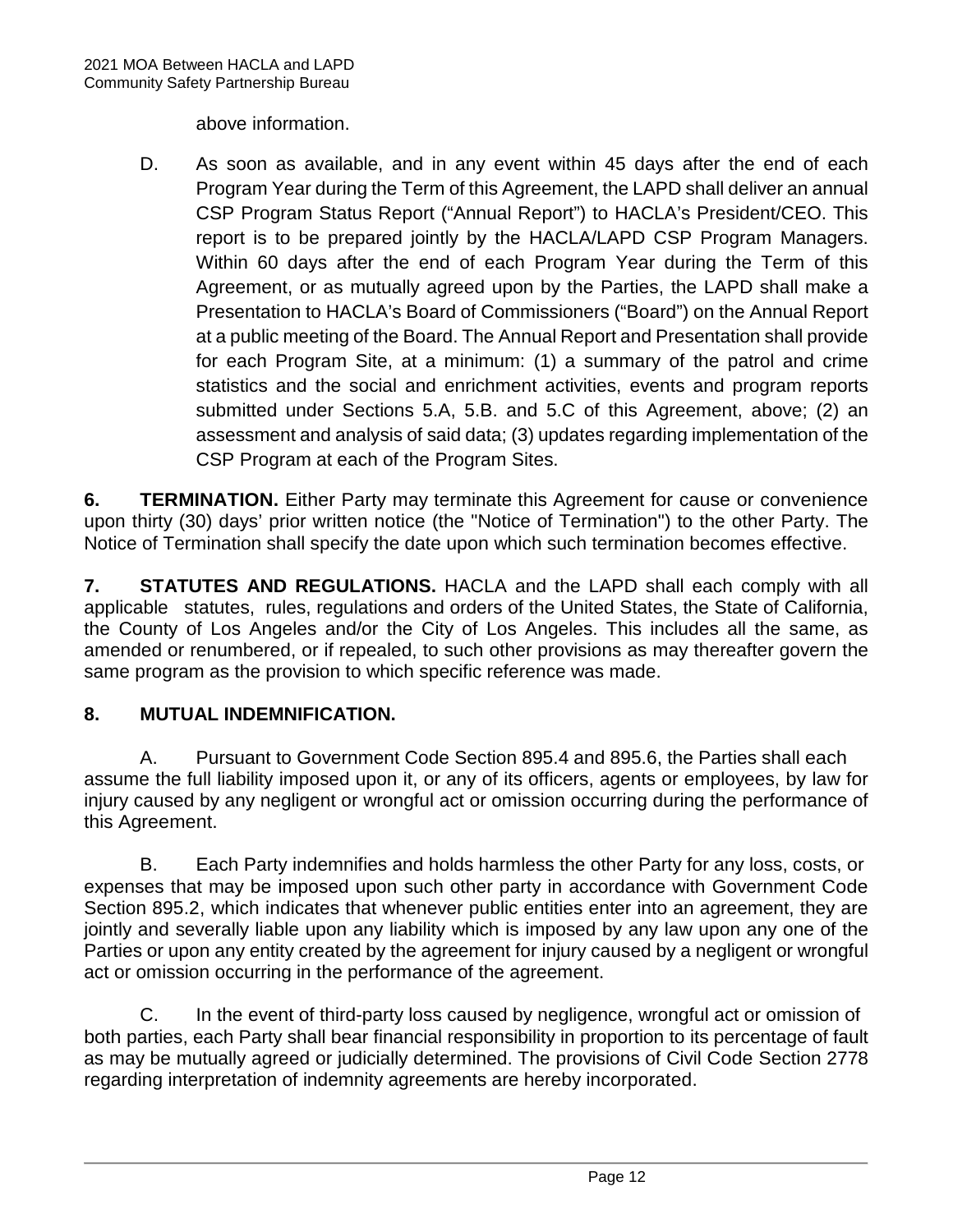**9. NOTICES.** Formal notices (including notice of termination and other notices to be given pursuant to this Agreement), demands, and communications between HACLA and the LAPD shall not be deemed given unless dispatched by registered or certified mail, postage prepaid, return receipt requested, or delivered personally to the principal offices of HACLA and the LAPD as follows:

| <b>HACLA:</b> | Housing Authority of the City of Los Angeles<br>2600 Wilshire Boulevard<br>Los Angeles, California 90057<br>Attn: Douglas Guthrie, President and CEO<br>Telephone: (213) 252-6190 |
|---------------|-----------------------------------------------------------------------------------------------------------------------------------------------------------------------------------|
| The LAPD:     | Los Angeles Police Department<br>100 West First Street, Mail Stop 400<br>Los Angeles, California 90012<br>Attn: Deputy Chief Emada E. Tingirides<br>Telephone: (213) 486-7380     |

Either party may, by written notice to the other, designate a different address which shall be substituted for the one above specified. For purposes of this section, notice is deemed delivered upon receipt by personal service or upon deposit in the United States mail.

**10. CLARIFICATION AND/OR INTERPRETATION OF RESPONSIBILITIES.** During the Term of this Agreement, clarification and/or interpretation of responsibilities may be needed. When such situations cannot be resolved after consultations between the Parties, the matter will be brought to a committee composed of representatives from each Party to meet, discuss, and resolve the conflict.

**11. CONSENTS AND APPROVALS.** Any consent or approval of the Parties required under this Agreement shall not be unreasonably withheld. Any approval required under this Agreement shall be in writing and executed by any authorized representative of the Party granting the approval.

**12. CONFLICTS OF INTEREST.** HACLA and the LAPD shall comply with all applicable local, state, and federal statutes, rules and regulations with respect to conflicts of interest.

## **13. MISCELLANEOUS**

A. This Agreement constitutes the entire agreement between the Parties concerning the subject matter hereof and supersedes all prior agreements, understandings, and commitments, whether oral or in writing. No oral understanding not incorporated herein will be binding on any of the Parties. This Agreement may be modified, altered, or revised, as necessary, by mutual consent of the Parties hereto by the issuance of a written amendment, signed and dated by the Parties.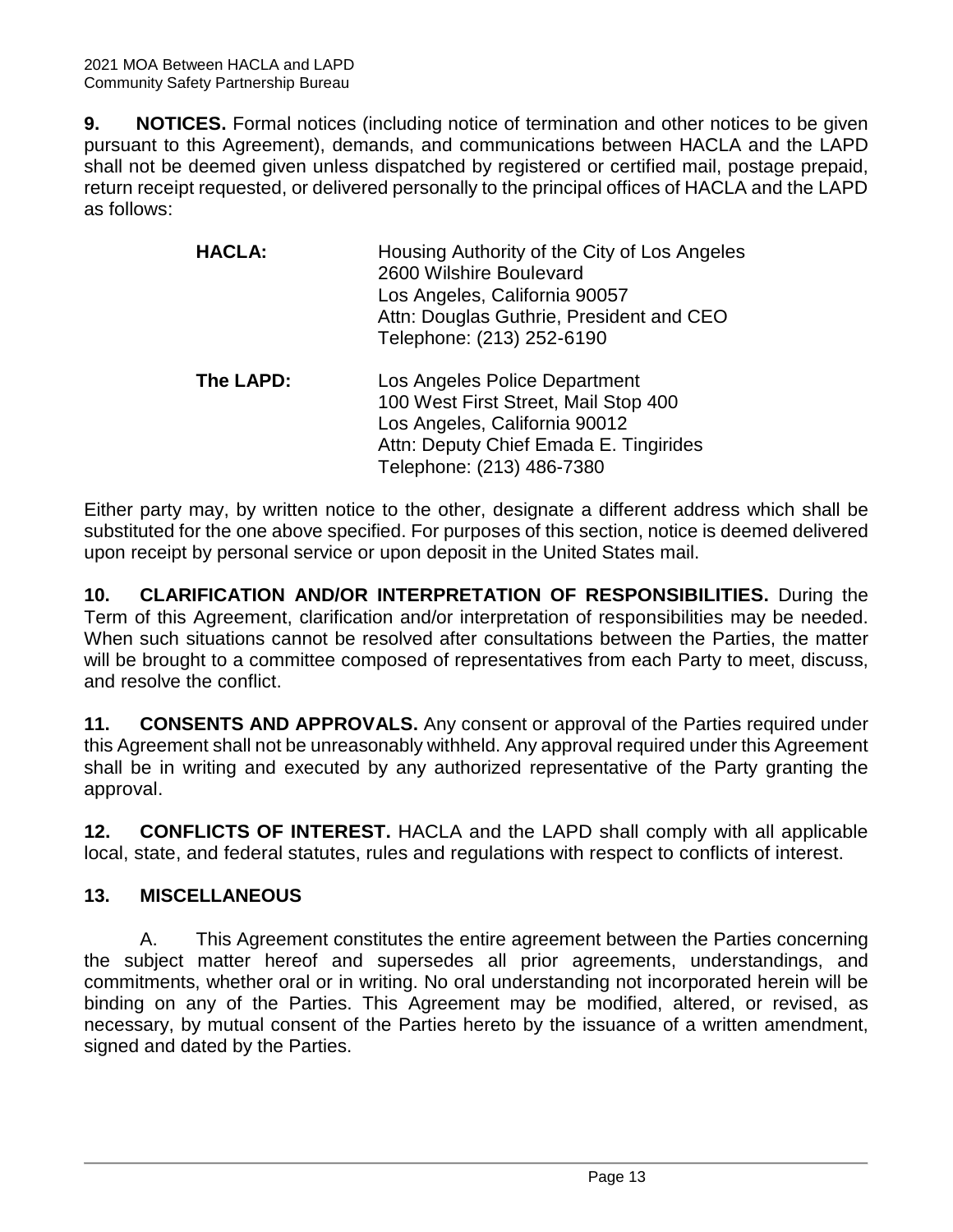B. If any part of this Agreement is found to be illegal, unenforceable, invalid, or null and void, or is otherwise stricken, the remaining provisions of this Agreement will remain in force.

C. Any waiver by HACLA or the LAPD of any obligation in this Agreement must be in writing. No waiver will be implied from any delay or failure by HACLA and the LAPD to take action on any breach or default of the other or to pursue any remedy allowed under this Agreement or any applicable law. Any extension of time granted to HACLA or the LAPD to perform any obligation under this Agreement shall not operate as a waiver or release from any of its obligations under this Agreement. Consent by HACLA or the LAPD to any act or omission by the other shall not be construed to be consent to any other or subsequent act or omission or to waive the requirement for HACLA's or the LAPD's written consent to future waivers

D. In the event any action, suit or proceeding is brought for the enforcement of, or the declaration of, any right or obligation pursuant to this Agreement or as a result of any alleged breach of any provision of this Agreement, each party shall bear its own costs and expenses, including attorney fees, and any judgment or decree rendered in such a proceeding shall not include an award thereof.

E. Each Party hereby represents that all necessary and appropriate actions of their governing bodies, as applicable, have been taken to make this Agreement a binding obligation of each of the Parties hereto. The persons executing this Agreement warrant that they are duly authorized to execute this Agreement on behalf of and bind the Parties each purport to represent.

F. This Agreement may be executed in counterparts, each of which shall be deemed to be an original.

G. Should interpretation of this Agreement or any portion thereof be necessary, it is deemed that this Agreement was prepared by the Parties jointly and equally and shall not be interpreted against either party on the grounds that the party prepared this Agreement or caused it to be prepared. The captions and headings of the various articles and paragraphs of this Agreement are for convenience and identification only and shall not be deemed to limit or define the content of the respective articles and paragraphs hereof.

H. Neither Party shall, without the written consent of the other, assign, transfer or sublet any portion or part of the performance of the services or the obligations required by this Agreement. Any attempted assignment, transfer or sublet without such written consent shall be void and confer no rights upon any third person.

I. This Agreement is made, entered into, and executed in Los Angeles County, California, and any action filed in any court for the interpretation, enforcement, or other action of the terms, conditions, or covenants referred to herein shall be filed in the applicable court in Los Angeles County, California. This Agreement shall be construed, and all disputes hereunder shall be settled, in accordance with the laws of the State of California.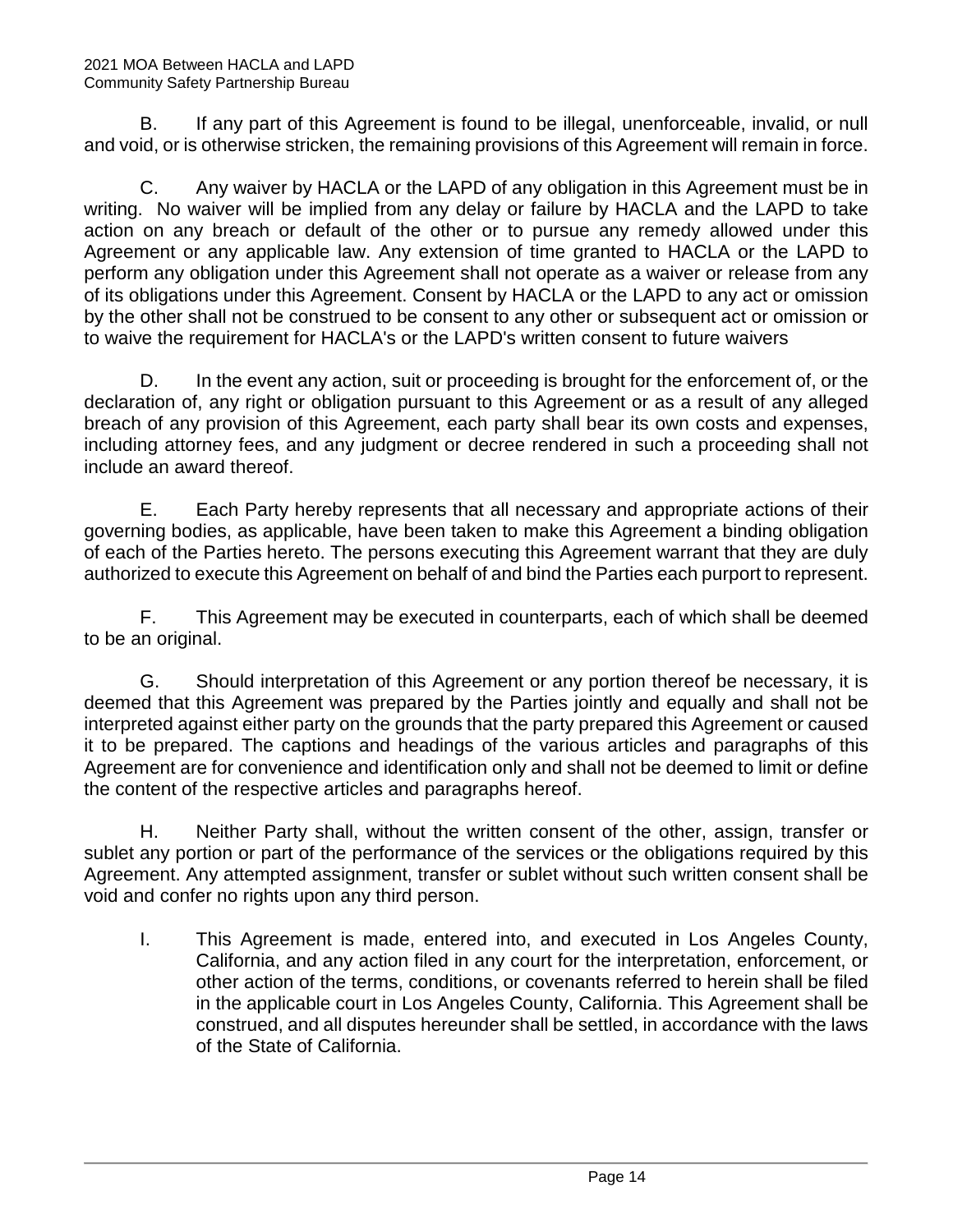**IN WITNESS WHEREOF**, the Parties have agreed to the conditions of this Agreement as of the date first written above.

## **LOS ANGELES POLICE DEPARTMENT HOUSING AUTHORITY OF THE**

# **CITY OF LOS ANGELES**

By: \_\_\_\_\_\_\_\_\_\_\_\_\_\_\_\_\_\_\_\_\_\_\_\_\_\_ By: \_\_\_\_\_\_\_\_\_\_\_\_\_\_\_\_\_\_\_\_\_\_\_\_\_\_\_ Chief of Police President and CEO

MICHEL R. MOORE DOUGLAS GUTHRIE

Date: \_\_\_\_\_\_\_\_\_\_\_\_\_\_\_\_\_\_\_\_\_\_\_\_\_ Date: \_\_\_\_\_\_\_\_\_\_\_\_\_\_\_\_\_\_\_\_\_\_\_\_\_\_

**Approved as to form: Approved as to form:**

By: \_\_\_\_\_\_\_\_\_\_\_\_\_\_\_\_\_\_\_\_\_\_\_\_\_\_ By: \_\_\_\_\_\_\_\_\_\_\_\_\_\_\_\_\_\_\_\_\_\_\_\_\_\_\_

 MICHAEL FEUER JAMES JOHNSON Los Angeles City Attorney **General Counsel for HACLA**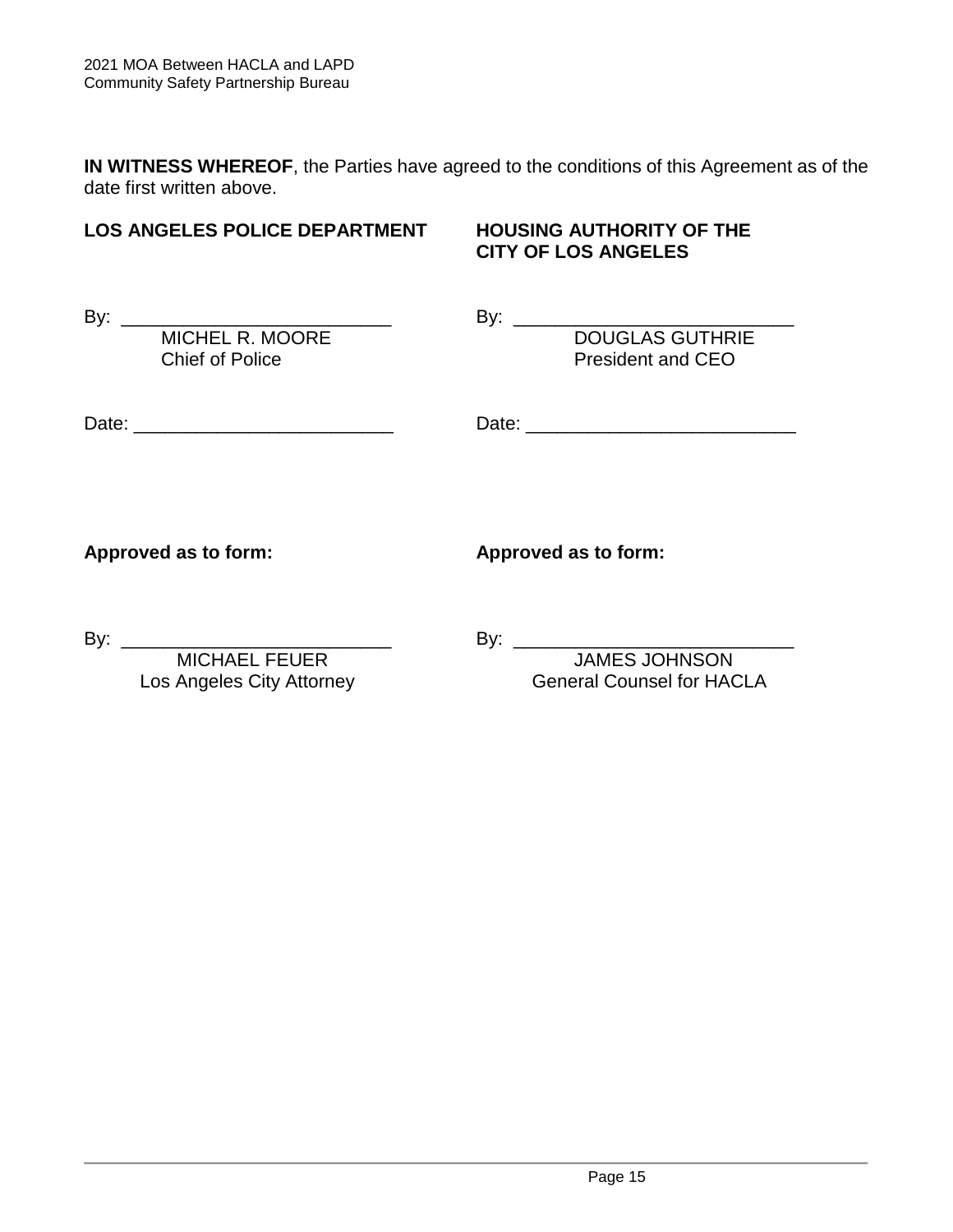## **EXHIBIT A**

## **Program Sites and Community Safety Partnership Teams**

#### **1. CSP Program Sites and Team Staffing**

The Program Sites shall be assigned a Community Safety Partnership Team as follows:

|                | <b>HACLA Site</b>        | <b>Address</b>                                            | # of CSP<br><b>Officers</b><br><b>Assigned</b> | # of Team<br>Leaders-<br><b>Sergeant II</b> |
|----------------|--------------------------|-----------------------------------------------------------|------------------------------------------------|---------------------------------------------|
| 1              | <b>Avalon Gardens</b>    | 701 E. 88 <sup>th</sup> Place<br>Los Angeles, CA 90002    | 10                                             | 1                                           |
| $\overline{2}$ | Gonzaque Village         | 1515 E. 105 <sup>th</sup> Street<br>Los Angeles, CA 90002 |                                                |                                             |
| 3              | <b>Imperial Courts</b>   | 11541 Croesus Street<br>Los Angeles, CA 90059             | 10                                             | 1                                           |
| 4              | Jordan Downs             | 9800 Grape Street<br>Los Angeles, CA 90002                | 10                                             | 1                                           |
| 5              | <b>Nickerson Gardens</b> | 1590 114 <sup>th</sup> Street<br>Los Angeles, CA 90059    | 10                                             | 1                                           |
| 6              | Pueblo del Rio           | 1801 E. 53 <sup>rd</sup> Street<br>Los Angeles, CA 90058  | 10                                             | 1                                           |
| 7              | Ramona Gardens           | 2830 Lancaster Ave.<br>Los Angeles, CA 90033              | 10                                             | 1                                           |
| 8              | San Fernando Gardens     | 10995 Lehigh Ave.<br>Los Angeles, CA 91331                | 10                                             | 1                                           |
| <b>Total</b>   |                          | 70                                                        | $\overline{7}$                                 |                                             |

Additionally, there will be a designated CSP Lieutenant II Assistant Officer-in-Charge ("OIC") for the four (4) CSP Teams located in Southeast Area (Avalon Gardens/Gonzaque Village, Imperial Courts, Jordan Downs, and Nickerson Gardens).

a. Jordan Downs Redevelopment

The Housing Authority of the City of Los Angeles and its development partners, BRIDGE Housing and The Michaels Organization, are in the process of transforming the Jordan Downs public housing community into a mixed-income, mixed use, environmentally friendly, vibrant urban village, conducive to healthy living and economically progressive conditions ("JD